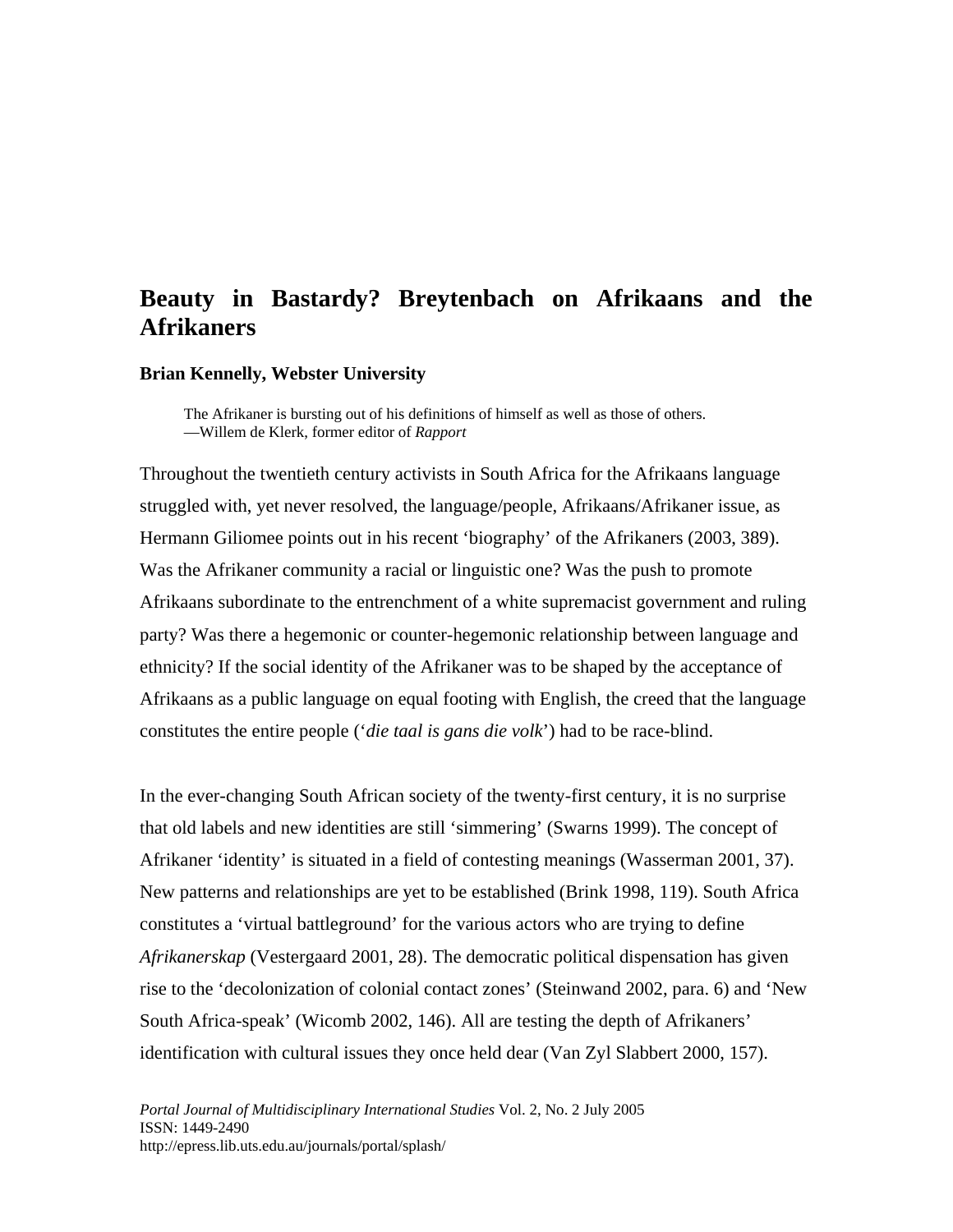The Conservative Party, for example, joined forces in September 2003 with the Freedom Front and the Afrikaner Unity Movement to become the Freedom Front Plus, a party 'irrevocably committed to the protection and advancement of Afrikaner interests' (*Vryheidsfront Plus*). Ferdi Hartzenberg, who had led the Conservatives, was asked to define the term 'Afrikaner.' He brushed off and sidestepped the question, deeming it both irrelevant and passé. He claimed that the issue that had long plagued language activists had been settled: 'All the people know what an Afrikaner is. The African National Congress knows what an Afrikaner is. The time for formulating such definitions has passed' (de Beer 2003, para. 1).

By focusing on the present at the same time as looking forward to a more enlightened future for youthfully postcolonial South Africa (Wicomb 1996, 7), Hartzenberg and others like him cannot, however, overlook the 43 years constituting its deeply troubling recent apartheid past. In the latter half of the twentieth century, white supremacists were the architects and overlords of its system of exclusive and legalized racial intolerance. Indeed, they had been the group defining Afrikaners. They had distinguished, but also tainted themselves by participating in what South Africa's third Nobel Prize winner, John Maxwell Coetzee, terms 'an audacious and well-planned crime against Africa' (1992,  $342$ ).<sup>[1](#page-1-0)</sup>

Frederik Van Zyl Slabbert, the former leader of the Progressive Federal Party, seems more reasonable, and certainly more reflective, than Hartzenberg. He grapples in his writings with the perennially thorny problem of how to define and categorize Afrikaners. In his effort to tackle tough questions of identity and politics as they are rehearsed and rerehearsed both locally and nationally in the 'Rainbow Nation,' Van Zyl Slabbert privileges compromise and exchange, idea-sharing over stonewalling.<sup>2</sup> 'To be called an

<span id="page-1-0"></span> $\overline{a}$ <sup>1</sup> A more 'enlightened' future is, of course, no guarantee of its stability. Interviewed at the *Voortrekker* monument at the same time as Reconciliation Day celebrations were taking place not far away, Don Pretorius for example painted a bleak future for certain South Africans: 'It's actually very unsure for us here. We don't know if the same thing will happen here as happened in Zimbabwe' (Dixon 2004).

<span id="page-1-1"></span> $2$  In his article on identity and nation-building in post-apartheid South Africa, Gary Baines notes that Archbishop Desmond Tutu is usually credited with coining this term (2003, para. 2).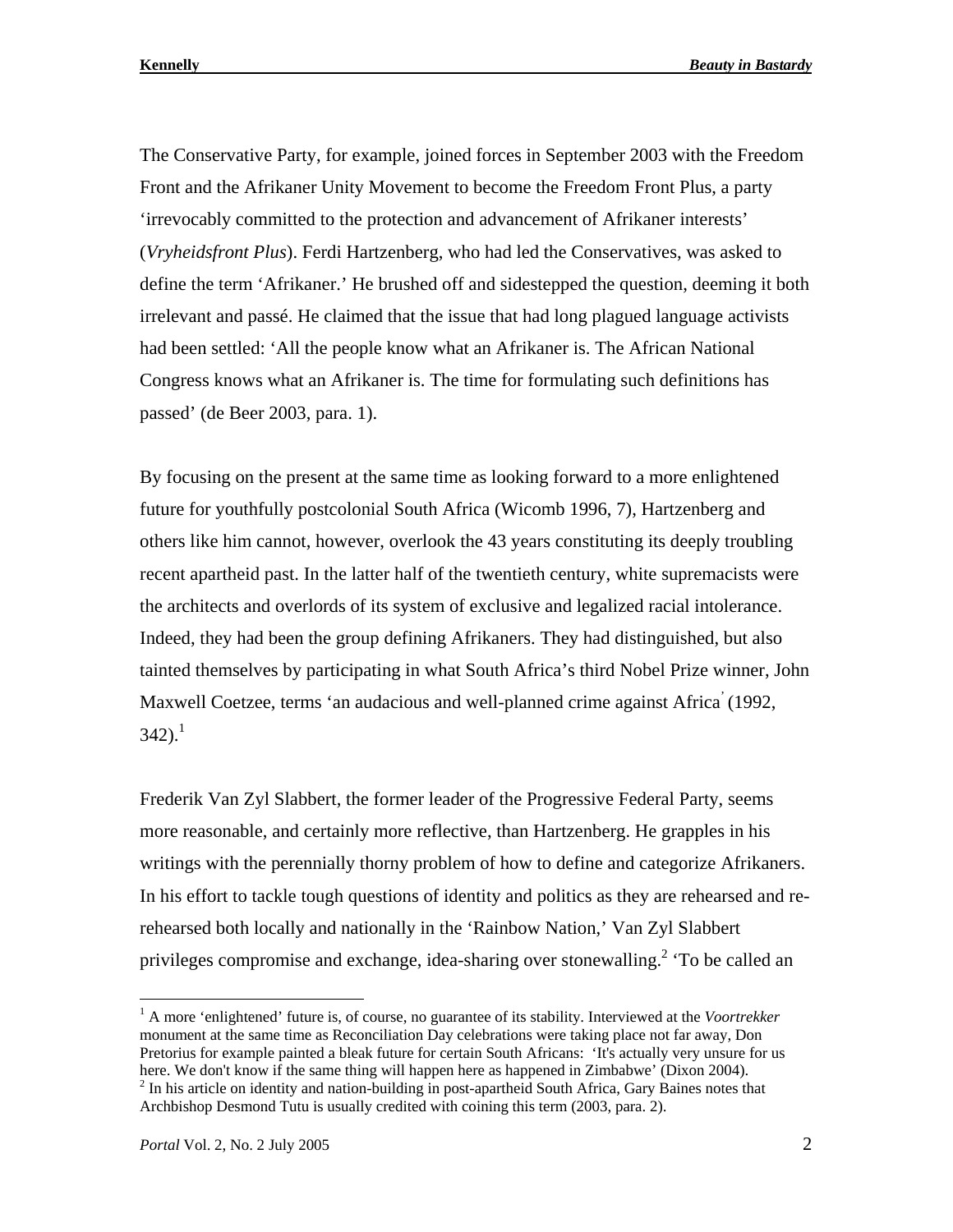Afrikaner,' he therefore cautions, 'is the beginning of a discussion, never the final word' (2000, 24).

Such discussion is made more salient by Giliomee's more-than-seven-hundred-page study *The Afrikaners: Biography of a People*, which reveals that the very concept of 'Afrikaner' has always been contested in spite of the predominant sense of ethnic unity (Alexander 2003). The writings of the 'sometime' (Schalkwyk 1994, 24) Afrikaner artist, playwright, essayist, 'terrorist,' and *poète maudit* Breyten Breytenbach on the Afrikaans language and Afrikaner people further nuance, extend, and even complicate the discussion. In the wake of the acrimonious debate provoked by this self-described '*nadaist*,' '*nomad*,' 'Afrikaner Azanian pariah' (1996, 8, 15), 'one-eyed wind jackal,' and 'philosidiot' (2000, 11) during the apartheid years over the bastard nature of Afrikaner identity (Schalkwyk 1994, 27), what is Breytenbach's 'controversial conception' (1986, 94) of what it might mean, or have meant, to be an Afrikaner and to speak Afrikaans? And in the cacophony over Afrikaner cultural identity (Vestergaard 2001, 22) as South Africa moves beyond the dark legacy, the 'lengthy dismemberment and agony of cultures and ethics' (Breytenbach 1988, 115) of its past and rebuilds itself for a more inclusive future, how can the redefinitive role Breytenbach envisions for Afrikaners and the language they speak be seen both recuperative and reconciliative?

#### **From** *Bastertaal* **to the Law of the Bastard**

The sense of being Afrikaner had only crystallized by the end of the eighteenth century for the colonists in Southern Africa who had previously referred to themselves as burghers, Christians, or Dutchmen (Giliomee 2003, 50-1). By the end of the twentieth century, however, the term 'Afrikaner' had become increasingly limited and ideologized. As white Afrikaans speakers, the Afrikaners were that part of the Afrikaans language community forming the ruling class (Wasserman 2001, 37). Described by the philosopher Martin Walser as a 'people on the wrong side of history' (Brink 1998, 72), they saw themselves as a *volk*. They had a teleological belief in their historically defined role (Reckwitz 1993, 21). They were, Breytenbach sarcastically states, 'a people with a mission, put there by God with a purpose' (1986, 197); they were to fulfill their destiny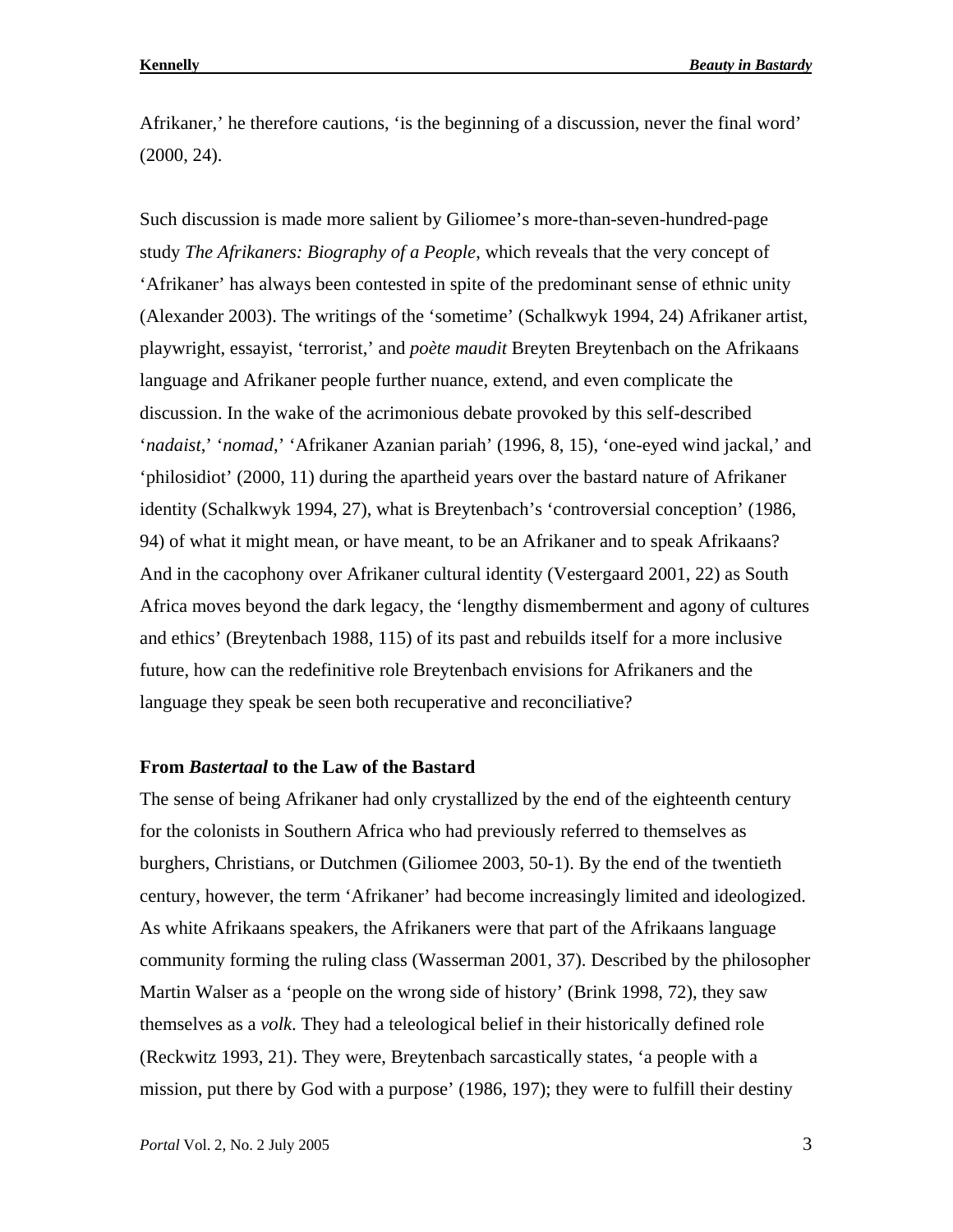as Christians, as a civilization (Moodie 1975, 11). They were the only whites in South Africa who saw themselves as having become 'truly indigenous' and who were prepared to fight to the end for white supremacy (Giliomee 2003, xvi). The term, Afrikaner, Coetzee observes (1992, 342), had been first hijacked by a primarily anti-British but also anti-black political movement calling itself Afrikaner Nationalism. 'Afrikaner' thereby became an exclusive classification. Those speaking Afrikaans as their first language however were not accepted as Afrikaners if they failed to meet further racial, cultural, and political criteria.

With the sharply drawn group identities enforced by this eugenically based system (Van Zyl Slabbert 2000, 79), apartheid was intolerant of variation. Just as blacks could be imprisoned for not carrying a 'pass,' white Afrikaans speakers who disagreed with or acted against the racial, indeed racist, policy of the government were seen as opposing not only their people but the will of God. Heretical, these 'bad Afrikaners' could also be judged guilty of treason.

By 1983 Breytenbach no longer considered himself an Afrikaner. He had served seven of the nine years to which he had been sentenced for conspiring against the state—two of them in solitary confinement. For him, the 'concept' (1983a, 6) had taken on a political and cultural content with which he could no longer identify  $(1986, 102)$ .<sup>[3](#page-3-0)</sup> To be an Afrikaner, in his eyes, was to have been successfully 'programmed' by *Die Burger*, state television, and the syllabi of such cultural bastions as the universities of Stellenbosch and Pretoria. It was to be a life-long hostage of the *Broederbond*, prey to the journalists, teachers, commando officers, and pastors who, he warned, were really 'opinion-spinning spiders' (1986, 30). To be an Afrikaner, he furthermore opined, was to be 'a blight and a provocation to humanity,' 'a living insult to whatever better instincts [...] human beings may possess and struggle to maintain' (1983b, 280, 354). As a result, Breytenbach emphasized at that time, nothing could ever bridge the gap between himself and the

<span id="page-3-0"></span><sup>&</sup>lt;sup>3</sup> Breytenbach was tried and convicted for terrorism in 1975. He had returned incognito to South Africa from France (where he had lived since 1961 in exile with his Vietnamese, and thus legally 'non-white,' wife) and attempted to garner support for the resistance group 'Okhela,' for which he had written the political platform. He returned to Paris in 1982.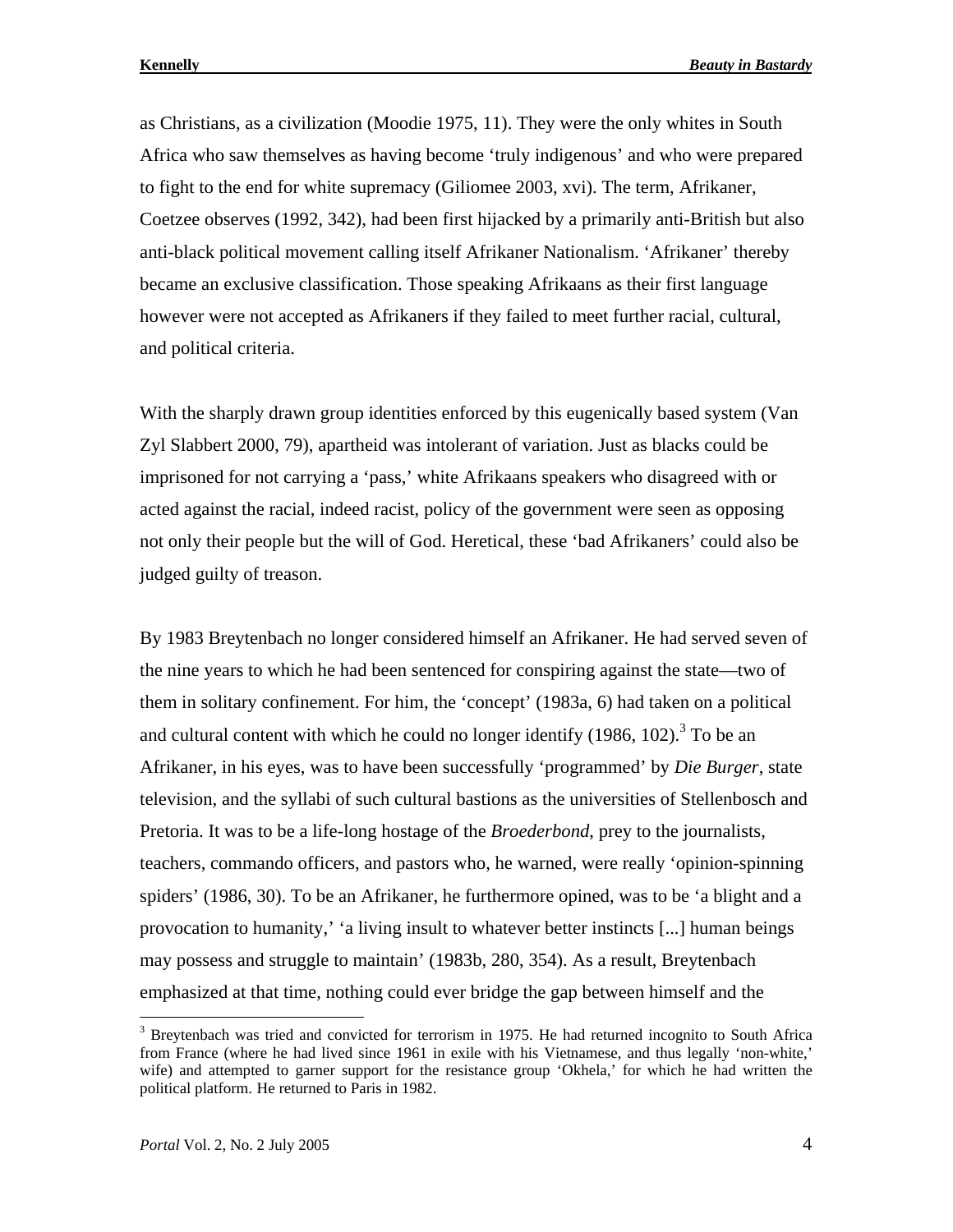authorities of the Afrikaner tribe. These 'overdogs,' 'bastards in power' (Linfield 2000-1, 270) were 'tragically defending a superannuated vision of Western civilization' (Breytenbach 1986, 197). He has since come to terms with his Afrikaner identity, however. He realizes that his exiled 'years of dawdling by the fleshpots of Paris' ultimately did not make him any less of an Afrikaner (1996, 32). He wrote in 1993, for example, of 'scratching' for his Afrikaner roots again (1993, 80).

\* \* \* \* \*

While not exclusive to them, the first language of Afrikaans is today the 'primary' or probably the 'simplest' means by which to identify members of the Afrikaner tribe from whom Breytenbach so distanced himself more than two decades ago. As such, speaking Afrikaans could be considered their 'most common characteristic' (Louw-Potgieter 1988, 51). In essence, Afrikaans was a dialect of Dutch that over time underwent a limited measure of creolization (Giliomee 2003, 53). It was shaped in large part by those unable to speak proper Dutch (Brink 1998, 76). It had, moreover, been scorned by the English newspaper *The Cape Argus* in the nineteenth century as 'a "miserable, bastard jargon" [...] not worthy of the name of "language" at all' (Giliomee 2003, 203). Likewise, readers of the *Cape Times* considered it 'mongrel,' 'kitchen,' 'hotch-potch,' 'degenerate,' and 'decaying'; it was only fit for 'peasants and up-country kraals' (Giliomee 2003, 367). In fact, as late as the early twentieth century, shortly before being codified and elevated by the Afrikaans 'culture brokers' (Willemse 1991, 261) as 'the youngest prince of the family of the Germanic languages' (Breytenbach 1983a, 6), Afrikaans still carried the stigma of a bastard tongue (*bastertaal*). It was considered the language of the uneducated (Giliomee 2003, 224).

Breytenbach sought to dissociate himself from the 'official' Afrikaans imposed on South Africans during the apartheid years. He long viewed it as the 'excuse and reinforcement for the utter perversion of racial *baasskap*' (2000, 10), the 'language for tombstones' (1991, 182), and portrayed it in his poetry, for instance, as 'a grey reservist of a hundred years old and more,' with a 'grammar of violence' and 'syntax of destruction' (1983b, 356-7). But he finds 'astonishing beauty' (1986, 102) in its bastardy today. He notices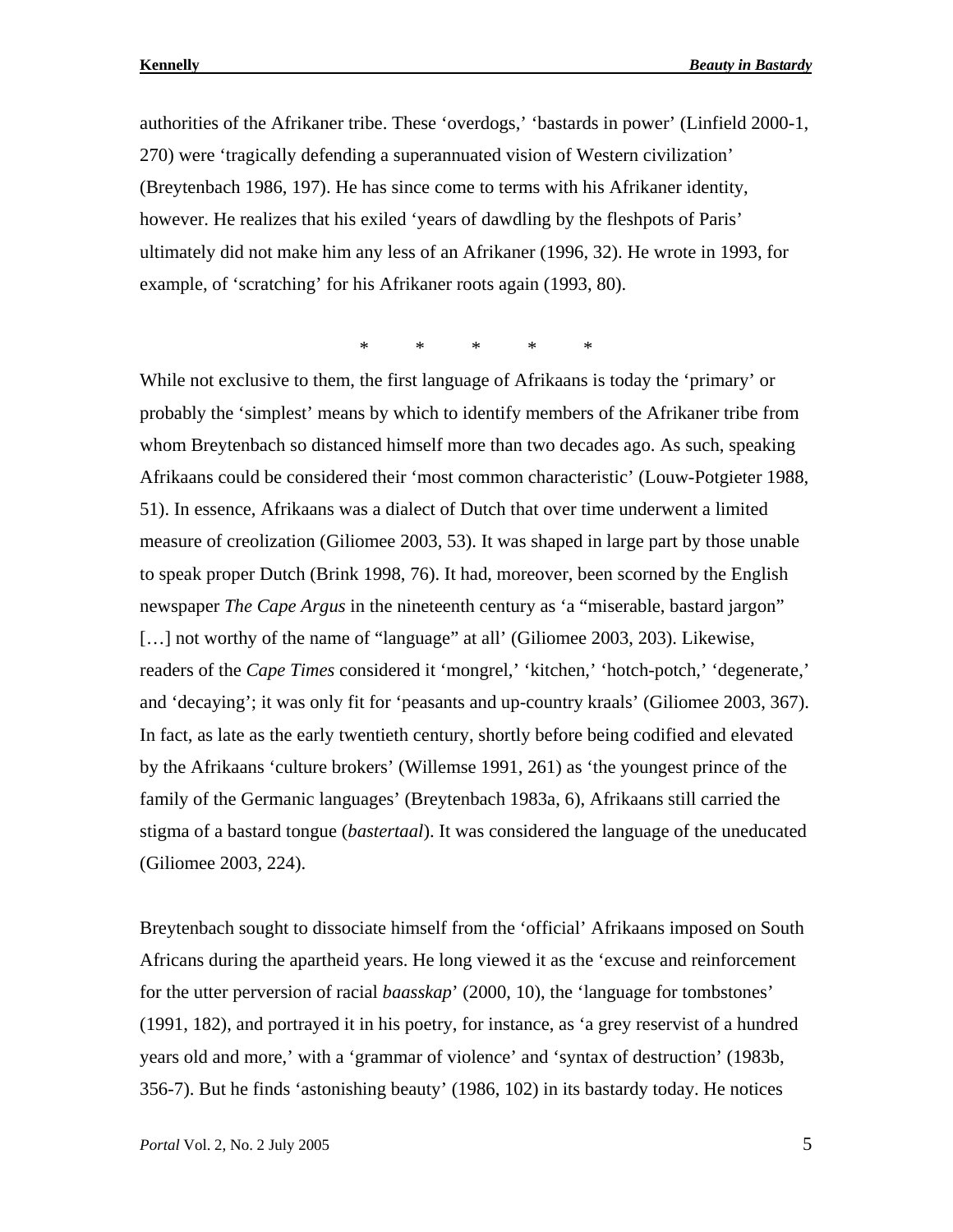that Afrikaans, now one of eleven official languages in South Africa but ironically the only language on the continent to call itself 'African' (1988, 115), still clearly bears the traces of its 'beautiful, bastard' (2000-1, 271) origins: 'that marriage between the sea, the story of sailors and slaves from many regions, and the inland vernacular of settler peasants and indigenous peoples' (1988, 15). In his 1999 memoir, Breytenbach ties the bastardy for which Afrikaans was long stigmatized to the losses and gains of past and present:

My language speaks of the loss of purity, I mix Europe and the East and Africa in my veins, my cousin is a Malagasy; my tongue speaks about moving away from the known, about overflowing into the unknown, about *making*; of dispossessing, plundering, enslavement, mixing; of the transmission under guise of a 'new' language of that which refuses to be forgotten, of discovery but of agreement also (because comparison is as well a compromise), of the land and of light, of the art of surviving. I'm a Dutch bastard, my father is French and my mother is Khoi. Each grave in this purple earth is a place of exile [....] our specific language, Afrikaans, is the visible history and the ongoing process not only of bastardisation, but also of metamorphosis (175-6).

Like the Company Gardens, the strategic halfway house for Dutch East India Company sailors, the language spoken there bridged and ultimately incorporated continents and cultures. Similarly, as Afrikaans speakers trekked from the southern tip of Africa into the harsh hinterland, their language survived as they did—by adapting. No less 'new' than 'specific' to the people its speakers dispossessed, plundered, and enslaved, Breytenbach paints yet praises his native tongue as illicit and impure.

The poet Breytenbach suggests that Afrikaans should be seen as 'a new avatar of that supple lingo of seafarers, slaves and nomads—of people who constantly have to invent themselves' (1993, 211). It should, furthermore, be recognized as dynamic and under perpetual reinvention. It is far richer and robust than the funereal, government-imposed languagefrom which he once distanced himself.<sup>4</sup> Novelist André Brink, for example, observes that at the same time Afrikaans was turned into the language of apartheid by 'misguided ideas of ethnic and linguistic purity,' an 'alternative' and resilient Afrikaans

<span id="page-5-0"></span><sup>&</sup>lt;sup>4</sup>In his study of how Afrikaans was portrayed in the 'overtly Afrikaner nationalist-inclined' South African textbooks during the years of apartheid, Hein Willemse argues that the history of Afrikaans was, for many years, 'essentially an invented myth.' During that time popular, advocated notions of the origins of Afrikaans were 'characterized by a deafening silence on or slighting of the non-Germanic or black impact on Afrikaans.' In fact many Afrikaner linguists still limit that influence today to a few lexical items, thereby implicitly dismissing the contribution of black people, for example, to the structure of Afrikaans (1991, 251, 260-1).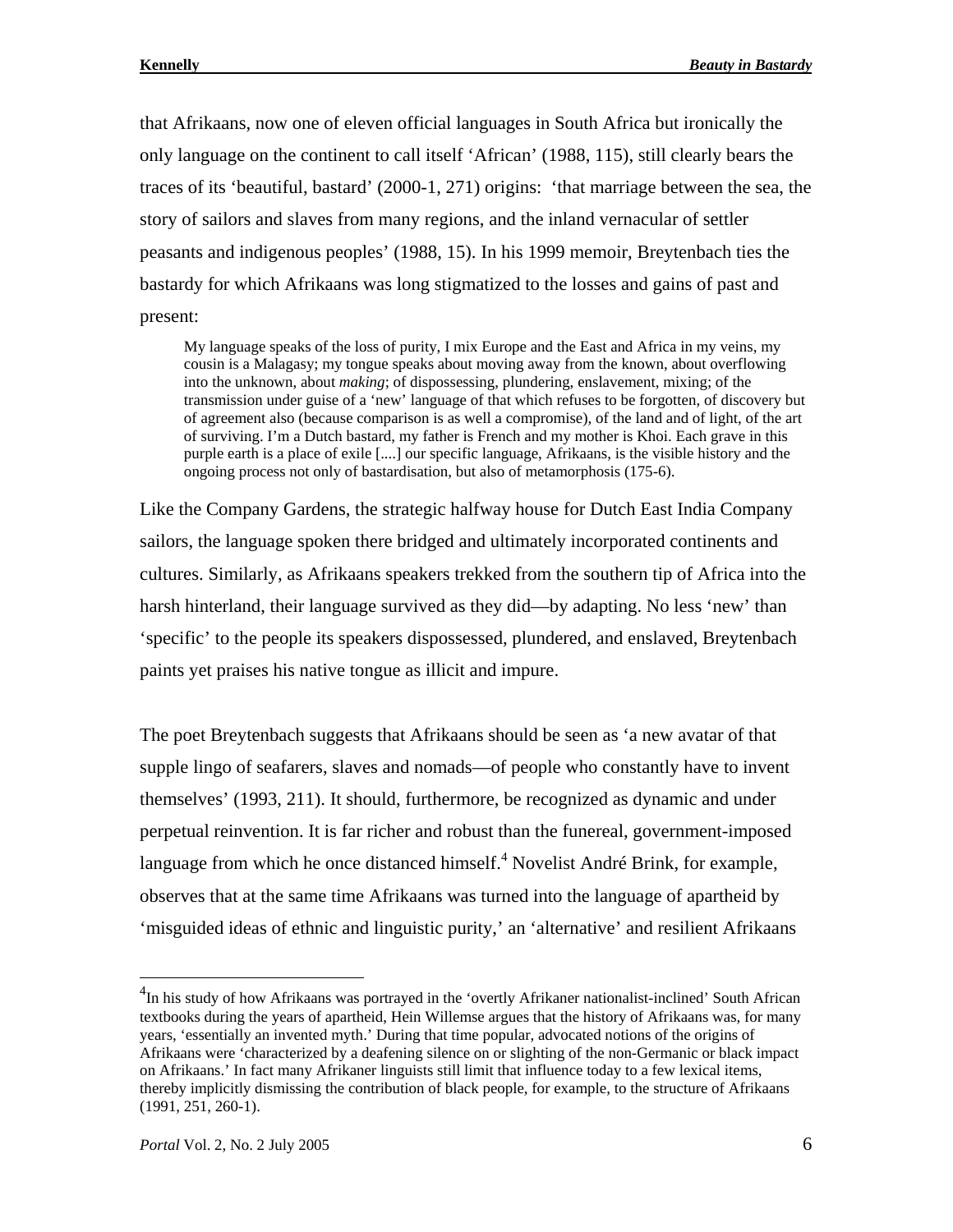continued to exist (1998, 218). Indeed, the distinguished Afrikaner writer, broadcaster, and former newspaper editor Max du Preez noted recently that the language 'has never been richer' (Roup 2004, 16). Readily apparent in the increasing numbers of singers and writers, for instance, who use Afrikaans as a medium of expression, the 'new vibrancy' of Afrikaans (Vestergaard 2001, 27) is moreover celebrated annually at the Klein Karoo National Arts Festival in Oudtshoorn, which is attended by more than 100,000 fans of Afrikaans theater and music.

South Africa's 2001 census revealed that more blacks than whites spoke the language at home.<sup>5</sup> [T](#page-6-0)his is additional evidence of Afrikaans's linguistic renaissance, of the unfinished, unfolding process of its 'adaptory dialectics of corruption and invention' (Breytenbach 1988, 116), of the 'heartbeat that helped to burst the congested Afrikaner arteries' (2000, 10). Of course, this may also be explained in part by the fact that Afrikaans was forced on blacks as a medium of education during the long apartheid years. But as a result of the socio-political changes that have occurred in South Africa since 1994, and of the 'concomitant democratization' of the broad South African speech community (Kotzé 2003, para. 27), the language has also lost its 'tutelage, its dependency, its privileged link with the state' (Dimitriu 1997, 87). Today, it consists of, if not embraces and incorporates, several sub-languages, or alternative forms (Adhikari 1996, 14). This development further dramatizes the 'bleeding-in of images of different origins' and the transformation of the result into something totally different. According to Breytenbach (1986, 102), both phenomena accompany the inherent and ongoing bastardization and metamorphosis of Afrikaans, which fifteen years before the most recent census he had recognized as not 'belonging' to the whites. While Eastern Frontier Afrikaans (*Oosgrensafrikaans*), which was spoken by privileged whites, became the 'standard,' 'pure' or *suiwer* Afrikaans during the apartheid years, non-white forms now include Cape Afrikaans (*Kaapse Afrikaans*) and Orange River Afrikaans

<span id="page-6-0"></span><sup>&</sup>lt;sup>5</sup>Of the 13.3 percent of the South African population speaking Afrikaans, 68 percent live in the Northern Cape, 55.3 percent in the Western Cape, 14.4 percent in Gauteng, 11.9 percent in the Free State, 9.3 percent in the Eastern Cape, 7.5 percent in the North West, 6.2 percent in Mpumalanga, 2.3 percent in Limpopo, and 1.5 percent in KwaZulu-Natal.

Available:[http://www.southafrica.info/ess\\_info/sa\\_glance/demographics/census-main.htm>](http://www.southafrica.info/ess_info/sa_glance/demographics/census-main.htm>) [Accessed Nov. 2003].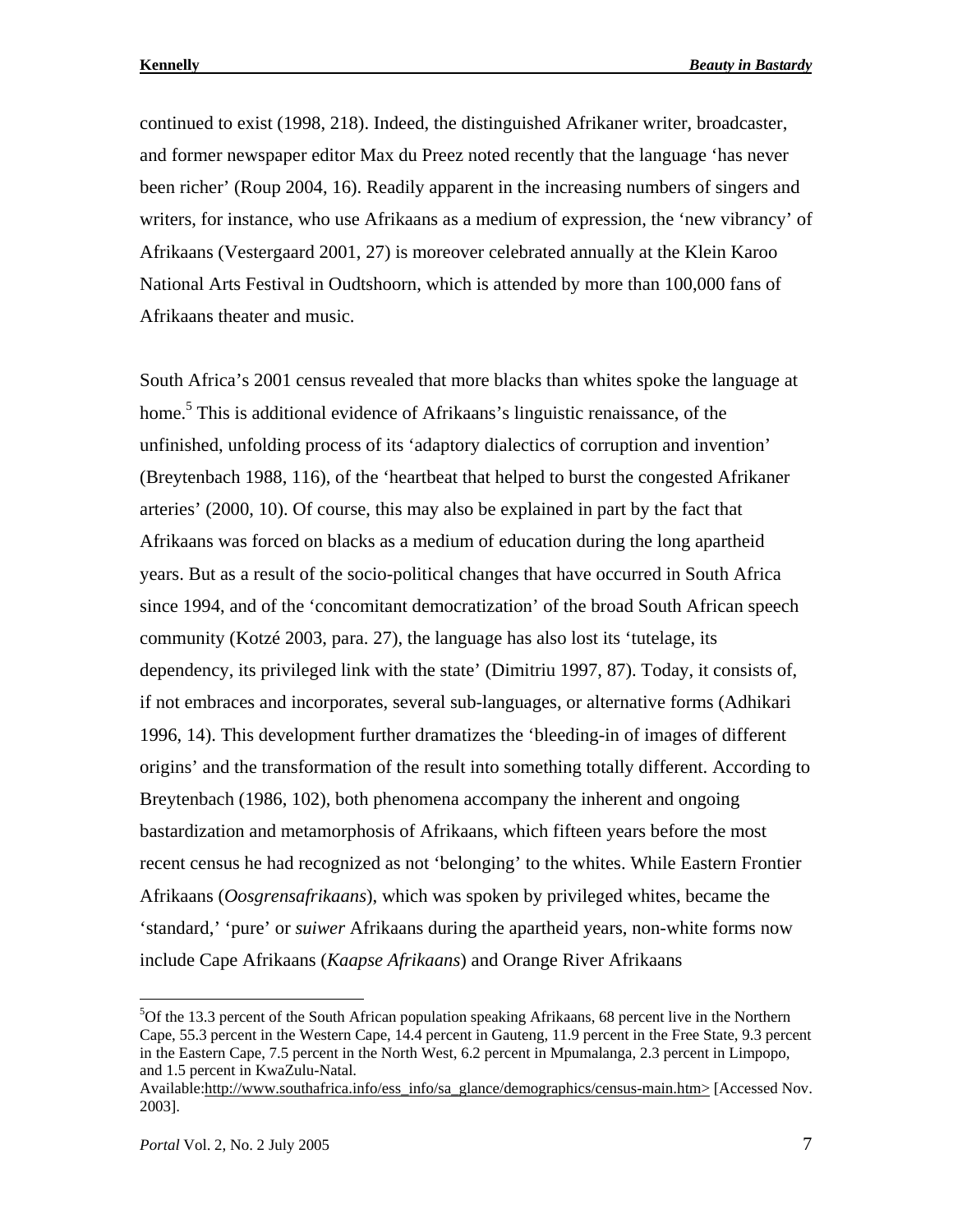(*Oranjerivierafrikaans*), as well as various counter-hegemonic discourses and antilanguages (Mesthrie 1996, viii). The Afrikaans as spoken in the countryside of Gauteng is very different from the Afrikaans one might hear spoken by whites on the campus of the traditionally Afrikaans-speaking University of Pretoria. In the same way, popular, or everyday 'street' Afrikaans is as distinct from the formerly 'official' Afrikaans as is the non-standard gangster and black yuppie patois, *tsotsitaal*—also known as *flytaal* or *flaaitaal*, meaning 'smart talk' or 'jive talk.' This dynamic, rapidly evolving and varying creole of Afrikaans, English and black languages such as Zulu and Sesotho, which is widely spoken by males in urban areas, developed in the mines and places such as Sophiatown, to make communication easier among the different language groups. Similarly, *Kaaps*—also known as *Kapie-taal*—or the dialect of Cape Afrikaans spoken in the areas near Cape Town by 80 percent of the Coloured community, and which includes English and Xhosa words, is rising in importance.<sup>[6](#page-7-0)</sup> Understandably, as increasing numbers of Afrikaans speakers find jobs in the media, and as writers from the formerly marginalized groups of the Afrikaans community gain access to production channels (Wasserman 2000, 96), previously non-standard variants are becoming sanctioned and more widely accepted (Kotzé 2003, para. 27).

This diversity in varieties of Afrikaans spoken as a first language in South Africa today results in part, Breytenbach explains (1999, 35), from 'the glorious bastardization' of the 'men and women mutually shaped by sky and rain and wind and soil' who speak it. Just as Afrikaans was spoken mainly by 'coloured' people before attempts were made to wrestle it away from them and consciously transform it into a 'white man's language' (Brink 1998, 106), the name 'Afrikaner' designated mainly people of mixed blood in the eighteenth and most of the nineteenth centuries. As André Brink notes in a text on the Afrikaners that was commissioned and published by *National Geographic Magazine* in the 1980s, when the British threatened the survival of the small Boer republics that had been established in the Transvaal and Orange Free State in the last quarter of the

<span id="page-7-0"></span><sup>&</sup>lt;sup>6</sup> In her essay on shame and identity in the Cape coloured community, Zoë Wicomb points out that when Afrikaans was rejected by blacks as the 'language of the oppressor', in 1976, there was a movement amongst coloureds in the Cape Province to dissociate their first language from oppression. *Kaaps* asserted 'a discursive space for an oppositional colouredness that aligned itself with the black liberation struggle' (1998, 97).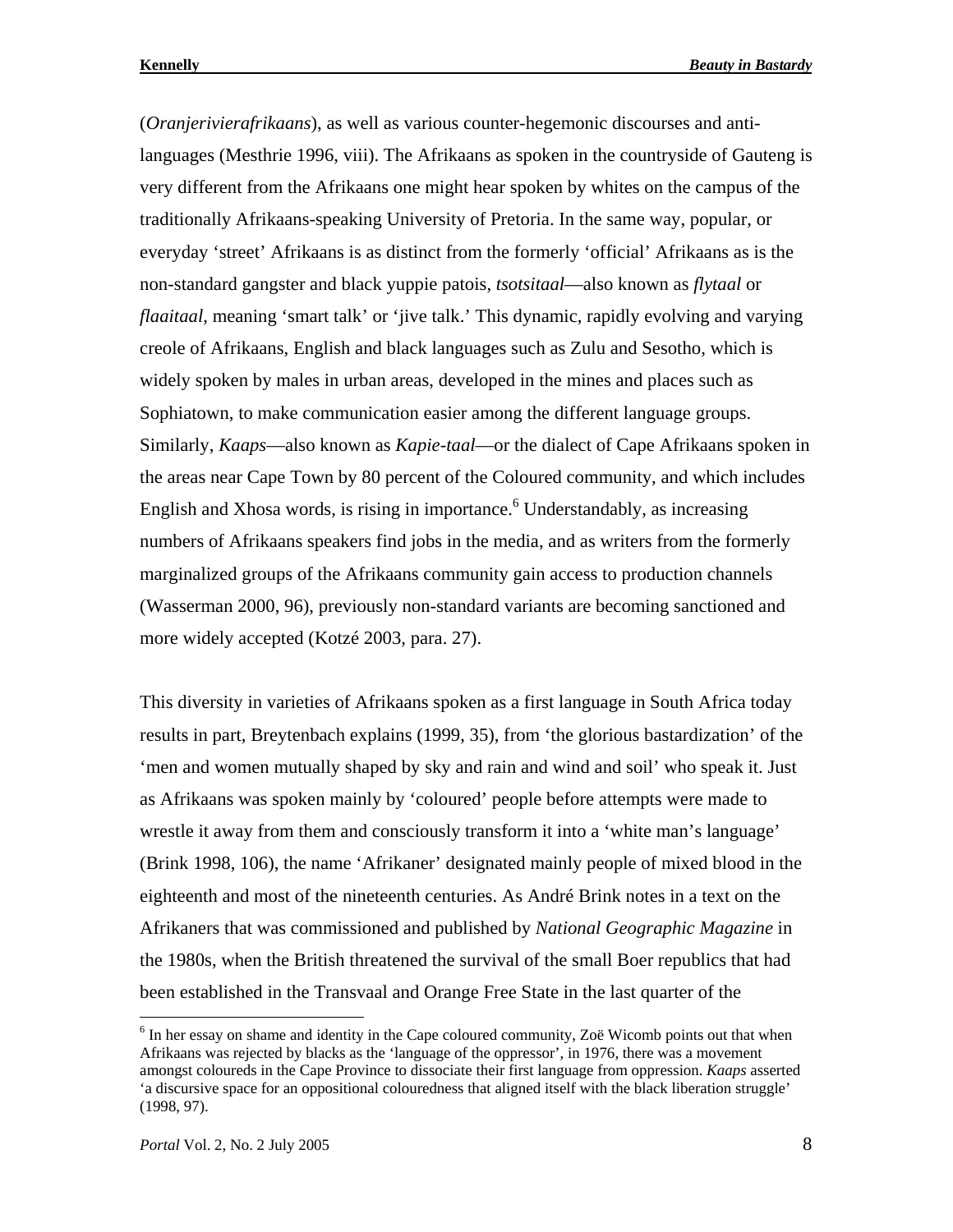nineteenth century, a sense of national, racial, and religious consciousness arose among South Africans, mainly of Dutch descent: 'from then onwards "Afrikaner" acquired a more explicit political and religious connotation and Afrikaans was deliberately propagated as a "white" language' (1998, 76). But for most of the twentieth century, the definitive bastardy of the Afrikaners, considered by Breytenbach to be 'one of the most mixed and mixed-up tribes of history' (1988, 115), who under the laws of the Dutch East India Company once spoke Dutch and whose members were commonly called *baster*, or by the Dutch word *bastaard* (Giliomee 2003, 40), was covered up. As Breytenbach points out, it was downplayed, if not made invisible, by the 'tribe-bound blindness' (1986, 77) of the governing Nationalist Party (NP), leaders of the so-called 'white tribe of Africa' (Brink 1998, 77).

By attempting to protect the 'fallacious purity' (Breytenbach 1988, 115) of the Afrikaners, the NP necessarily but problematically 'strain[ed]' its surroundings through a 'simplifying eye' (1986, 60). From 1948 to 1994, when the first free elections were held in South Africa, the NP's totalitarian regime ran the country. It brainwashed generations, 'constantly redefin[ing] purity' (1986, 60) under what Breytenbach in 1980 termed 'the law of the bastard' (156) in his characteristically apt but cheeky fashion. The NP got itself 'entangled in a frenzy of frontier tracing, creating weals, cutting into the living fibre of family and nation' (1996, 15). As a result of 'separate development' and the 'pass' laws, of 'bureaucratic arbitration, tribal superstitions and ideological genetics' (1988, 125), the government moved people 'willy-nilly to justify demarcations, expropriations' (1993, 91). As a consequence, those who during the years of apartheid so desperately wanted to validate their power and consolidate their 'supposed tribal identity,' offended others; they fenced off, defended, and entrenched themselves. At the same time they retained what they had won. They made their difference and their illegitimacy the norm, if not the ideal. They were indeed 'a bastard people with a bastard language' who had fallen into 'the trap of the bastard who acquires power' (1980, 156).

Yet the Afrikaner statesmen were, Breytenbach adds, little more than 'degenerate descendants crossing off lives with a stroke of the pen behind their desks of State' (1993,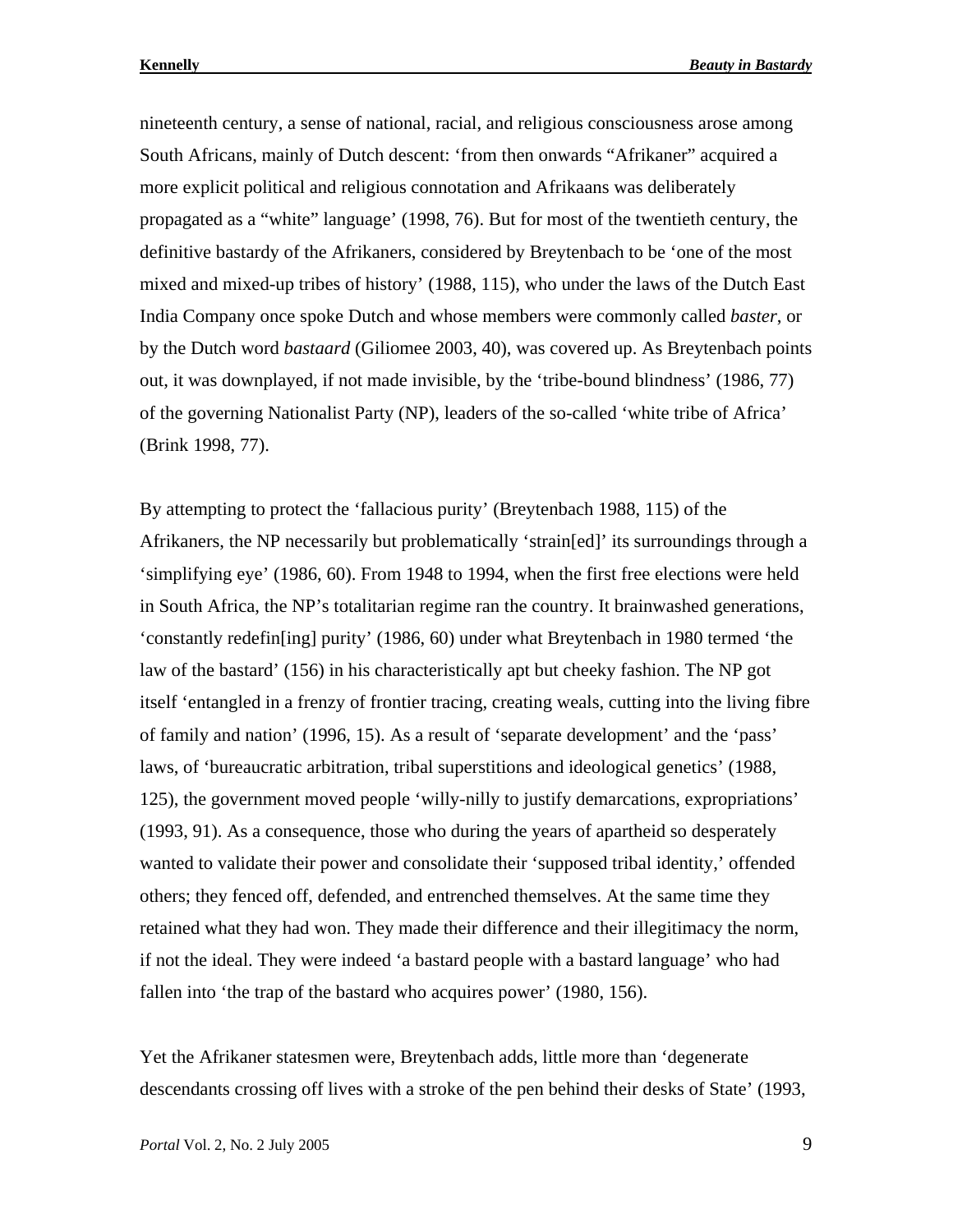175). They were in reality not the spokespeople of some 'purer' culture but the 'offshoot of a shotgun marriage' (1986, 46). They were the offspring of an inevitable intermixing between colonized people and colonizers, of liaisons between Europeans, slaves, Khoi and subordinate blacks. They were, as a result, the descendants of sailors, mercenaries, downgraded civil servants, and 'difficult' minorities such as the Huguenots. Their ancestors were emigrants who were either forced off the northern continent or ill-adapted to it. Just as the syllables of Afrikaans place names have, Breytenbach observes, weathered to a 'smooth sheen from being told through the fingers,' so too their history has been effaced with time and their stories modified for political reasons.<sup>7</sup> [W](#page-9-0)ith the 'abscess' that was 'adroitly used by those in power to divert attention from other developments' now lanced, and with the remaining shackles of apartheid lifted, those stories can finally be told. Their resonance can be researched and recognized, and the true beauty in their bastardy beheld:

Riviersonderend, Bredasdorp, Swellendam, Stormsvlei, Halfaampieskraal, Buffeljagsrivier, Leeurivier, Voorhuis, Karringmelk, Soetmelkrivier, Reisiesbaan, Dekriet, Suurbraak. Listen, there's a story buried behind each and every one of them. Whose? My forebears with the deep eyes of injured baboons and the cumbersome hands and the dark chintz dresses? My other ancestors in their borrowed clothes and the ostrich feathers in their hats? Those who had the memory of rocking ships in their gait? Those who roamed for centuries behind flocks of beasts, from oblivion to an inaccessible skyline? (Breytenbach 1993, 27-8)

Breytenbach's rhetoric intervening within a rich literary context, he celebrates the South African landscape in an attempt to elaborate on his national self-identification (Foley & Carr, para. 39) through extension. The 'local' stories buried behind these Western Cape toponyms echo and thus include those of all of his bastard brethren, whether those of the seas or sands, slaves or nomads, *trekboere* or burghers, Huguenots or Hottentots.

The situation, Breytenbach reminds us (1986, 55), is essentially no different from that of 'the pale virgin with the dark-skinned brood.' From the outset, he explains (1986, 189), Afrikaners suffered from the 'rigid sense of insecurity of the half-breed.' But they passionately affirmed the nature and principles of their tribe:

Locally non-European blood was mixed in; the blood of slaves, the blood of the conquered ones. Neglected, unsupported and unprotected by the motherlands—until diamonds and gold were

<span id="page-9-0"></span> $<sup>7</sup>$  There is notably increasing tension stemming from the perception among many people in South Africa</sup> that cultural identity can only be linked to African names. See, for instance, Kasrils (2000), Brandt (2002) and Machaba (2003).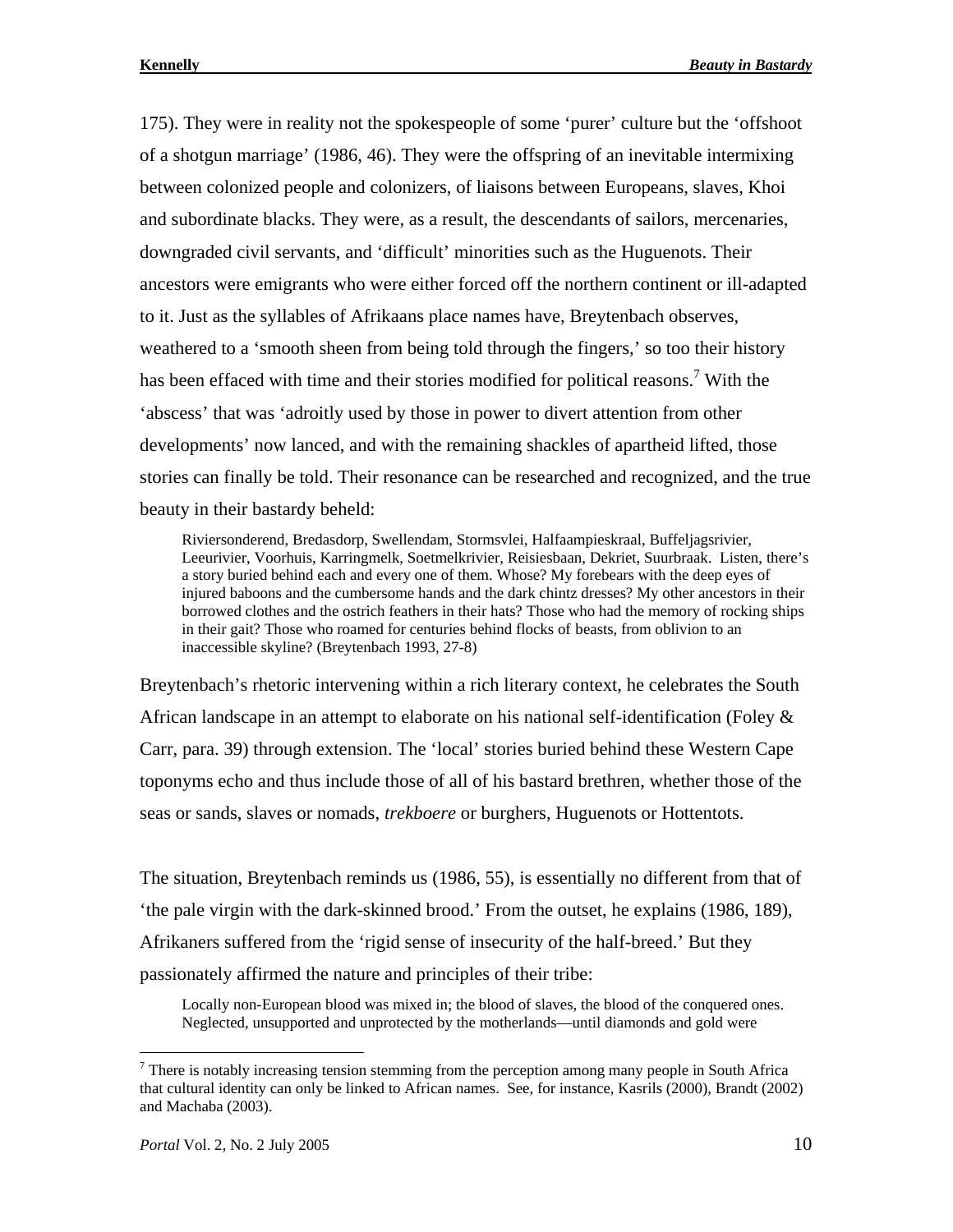found—they soon imposed, in the first place upon themselves, their view of what they thought themselves forced to be: a new 'people', still White; an extension of European culture—which meant Calvinist puritanism—into hostile but covetable surroundings [….] Doubt will be suppressed, purity must be preserved, descendence is to be white-washed and there results a pathetic clinging to 'European' culture (1986, 55).

With their blood estimated to be 71 percent 'non-white' (Brink 1998, 77) and their minds 'warped' by 'European exclusivism' (Breytenbach 1993, 80), they pretended to be what they were told they ought to be ('what they thought themselves forced to be'), with the 'outward and fossilized signs of European ways.' As these 'unassimilables' (1986, 55) were offloaded onto the Third World, the *métissage*, or 'new mixture of existing truths' (1993, xiii) began. In the 'mixing'—the suppression of doubt—the bastard origins or non-European colorations were whitewashed.

### **From Bastardy to the Greater Othering**

After Nelson Mandela was freed from prison and the ban on the African National Congress (ANC) was lifted, Breytenbach traveled from France to South Africa. He had not revisited the country since being released from prison there in 1982. Upon arriving, in addition to English he heard German and Portuguese being spoken outside the airport. What right, he wondered, did these speakers of 'foreign' tongues, these apparent 'intruders', have to strut arrogantly on the tip of the African continent? As they walked their luggage to the parking area, they acted like long-time residents, as though South Africa—with which and from which he found himself schizophrenically identified and dissociated (Reckwitz 1993, 13)—belonged to them. Breytenbach's self-posed rhetorical questions gave rise to others, equally as uncomfortable, and all pushing definitional and national limits:

But then, since when is this 'my' country? Who am I? I and my kind, those who look and speak like me? And the blacks? Of course the country is theirs, that's what the struggle has been all about and am I not black too? Yes, but actually the land belongs only to those who are locked in a battle for life and death. Can there be degrees of nativeness? Black and Boer and brown, OK. Indian? Come now, do I really see them as fully South African? And the Anglo-whites? Wait a minute there, don't ask all these uncomfortable questions. The other white immigrants then—Greek, Dutch, Polish, Italian, German, Portuguese? How long before they can qualify as African? And the black immigrants from Mozambique and Botswana and even further north? Should they have a better claim than the pale Europeans? (1993, 9)

One recent tendency in the effort by 'enlightened' Afrikaners such as Breytenbach to negotiate these 'degrees of nativeness' has been to couple an Afrikaans identity with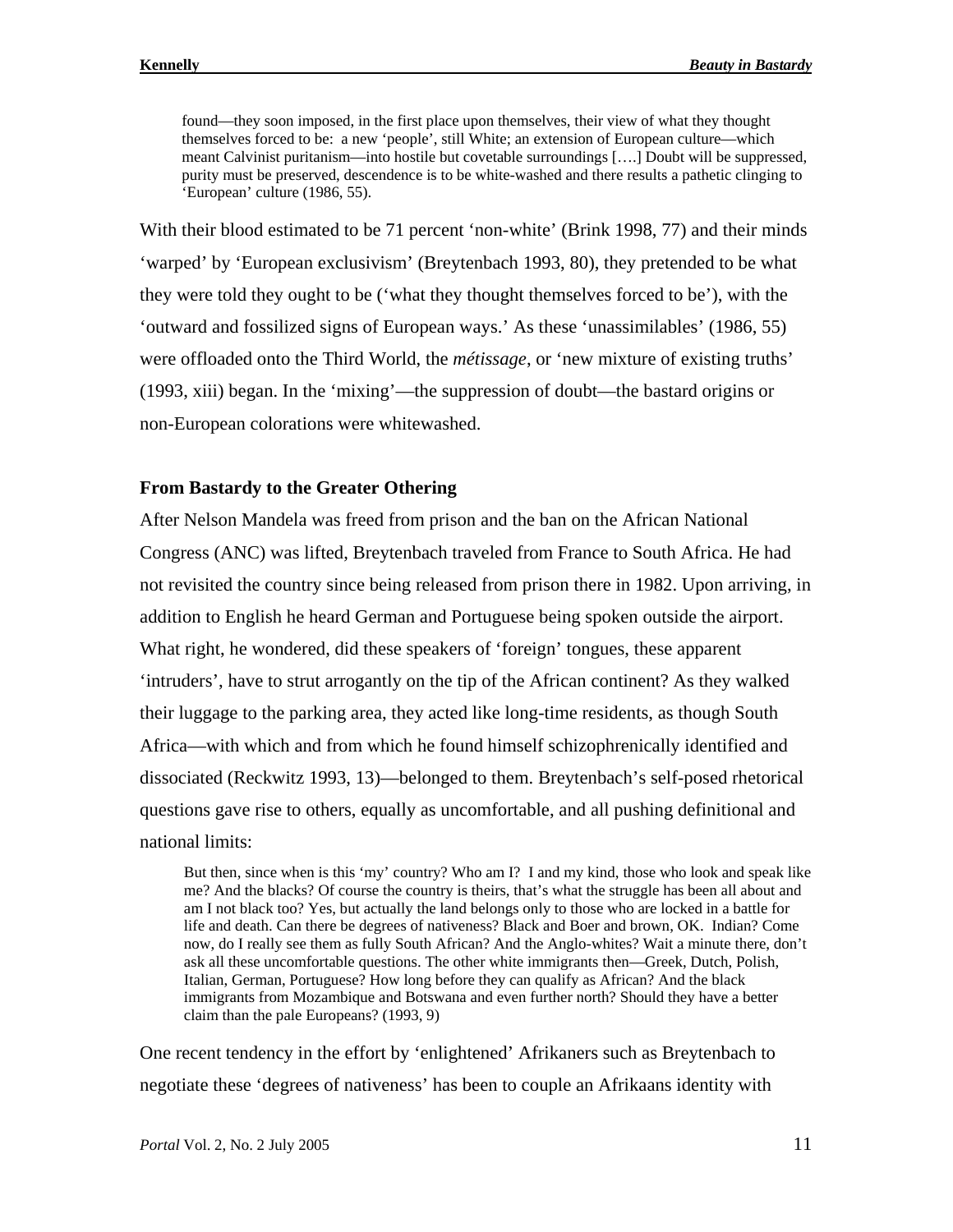other identities. In order to avoid the awkward disqualifications prompted by the identity politics of pitting blacks, Boers, and Coloureds against Indians and whites of British stock, for example, certain Afrikaners now refer to themselves in dual terms, as 'Afrikaners and South African,' 'Afrikaners and Afrikaanses' (Giliomee 2003, 664). The latter appellation was recently invented to designate all Afrikaans speakers, regardless of their race. In the subtitle to his work on the 'tough choices' South Africans face today, Van Zyl Slabbert notably proclaims himself an 'Afrikaner African.' Others refer to themselves as members of 'the Afrikaner community' (Schmidt 2003, para. 7), or in terms of the language they speak at home, as 'Afrikaans-speakers,' 'Afrikaans-users' (Van Zyl Slabbert 2000, [8](#page-11-0)2). $8^8$ 

With the recognition there have always been 'alternative' Afrikaners and that it is 'normal' to be 'different' (Breytenbach 2000, 18), the 'blueprint' of the Afrikaner has been broken.<sup>[9](#page-11-1)</sup> Yet despite the consequent flux of Afrikaner 'identity,' given the opening up of previously sacrosanct Afrikaner 'enclaves' to all races (Schalkwyk 1994, 43) and the move to transcend Afrikanerhood into a larger whole (Brink 1998, 123), Breytenbach is hopeful that his bastard people will be able permanently to free themselves of the yokes of the past. He believes that together with their South African compatriots Afrikaners can participate in the 'memory-making' of the 'greater Othering,' '*die Groot Andersmaak*' (1996, 31), the remaking of South Africanness by appropriating Khoi tradition through mixing and 'Other-standing' (1996, 148). Afrikaners can thereby rearticulate the relationship between subjects and discursive practices, by establishing some form of supra-ethnic or supra-'national' South African nationality or citizenship (1986, 180). They can knit the 'torn fibres' of apartheid finally into 'a serviceable national cloth' (1996, 44). Breytenbach sees this self-reinvention as perpetual and ongoing. It is both an itinerary and topography of 'becoming in the making' (1996, 31). Likewise, it is an

<span id="page-11-0"></span> ${}^{8}$ For Adriana Stuijt, Afrikaners are really—and only—Boers. They have lost their ethnic identity largely due to the efforts during the apartheid years of the Afrikaner *Broederbond*, which deliberately wrote their true history from the history books. She cautions that they are at risk today of losing their ethnic identity even further and of losing their rights to remain in the 'unique, ethnically different nation' of South Africa  $(2004, \text{para. } 8).$ 

<span id="page-11-1"></span>For more on the role of such 'alternative' Afrikaners in the South African press during apartheid see for instance Claassen (2000).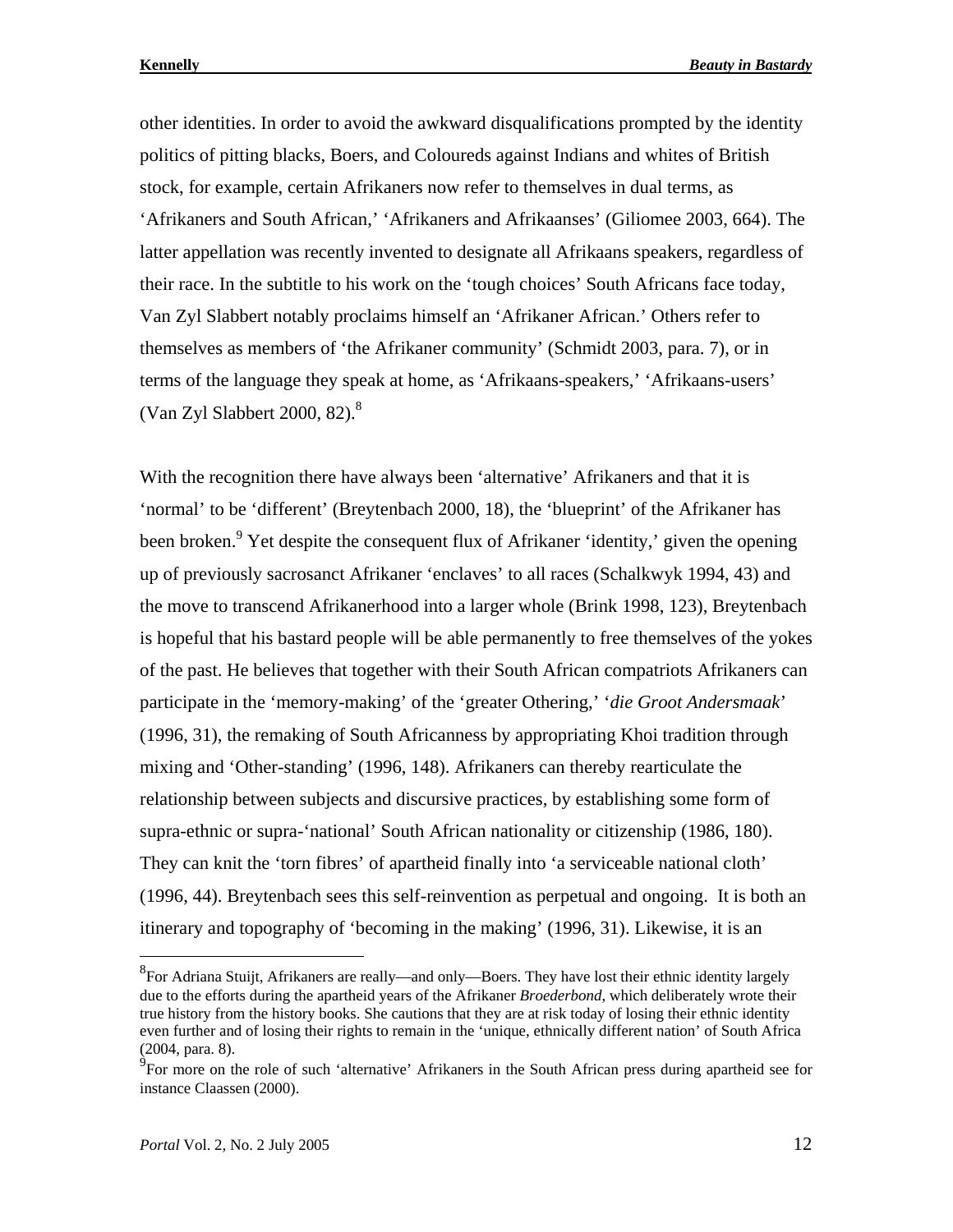'exciting challenge' and a 'miserable fate.' Afrikaners must, in other words, keep on reinventing their identity, authenticity, and usefulness. They must decide upon the weight to ascribe to historical memory. They must determine and maintain the appropriate, sustainable balance for keeping alive the creative tension between sharedness and differences (1996, 9).

As a means to supersede the 'maniacal cutting and chopping' of identities (1986, 94) that for so long has been prevalent in South African society, and thereby to move from the early African past to a new African future, Breytenbach reaches back into that past to bring things full-circle. Suspicious of the centralizing and homogenizing tendencies of the current ANC government, he understands that because South Africa consists of strong and diverse groups, is a 'construct,' the 'result of dreams,' and a 'dangerous puzzle' (2000, 17), it challenges and tests traditional notions of a nation-state. The definitions of cultural identity that have long had currency elsewhere are ill-fitting and outdated there today (Dimitriu 1997, 86). He recognizes that definitions are 'perforce part-time and shifting' (1996, 15). In the place of these clumsy efforts to give new ideological content to the label of 'Afrikaner,' Breytenbach favors replacing it altogether.

He thus revives and poetically revalues the ancient term *Afriqua*, which was the name given centuries ago to the mixed offspring of the Khoi and passing sailors (1993, 227). With the suffix *–qua* added to Khoi names indicating 'the people, the sons, the men of' (1993, 227), this resurrected term conveys the 'true mongrel nature' of Afrikaner culture (Jacobs 2000, 78). It better fits their cultural complexity than an invented, if not stilted, term such as 'Afrikaanses.' Furthermore, to ally Afrikaners and Khoi in such a way acknowledges the 'unwritten' history, customs, and attitudes of the Khoi, the 'invisible presence' of the Khoi in the make-up of Afrikaners (Breytenbach 1993, 211).<sup>10</sup> For three centuries, Breytenbach asserts (1996, 100), his 'people,' a 'profound *métissage* of cultures,' have been 'nothing other' than *Afriquas*, or 'of Africa' (1993, 75). The

<span id="page-12-0"></span> $10$  An anonymous reviewer of this essay suggests that such an allying of Afrikaner and Khoi might be viewed more cynically as a pitting of local ('Cape') against national politics, an attempt to offset the confident majority of 'Africans' and the ANC. See Breytenbach's 'open letters' to Nelson Mandela (1991 and 1994) for more on his fraught relationship with the ANC.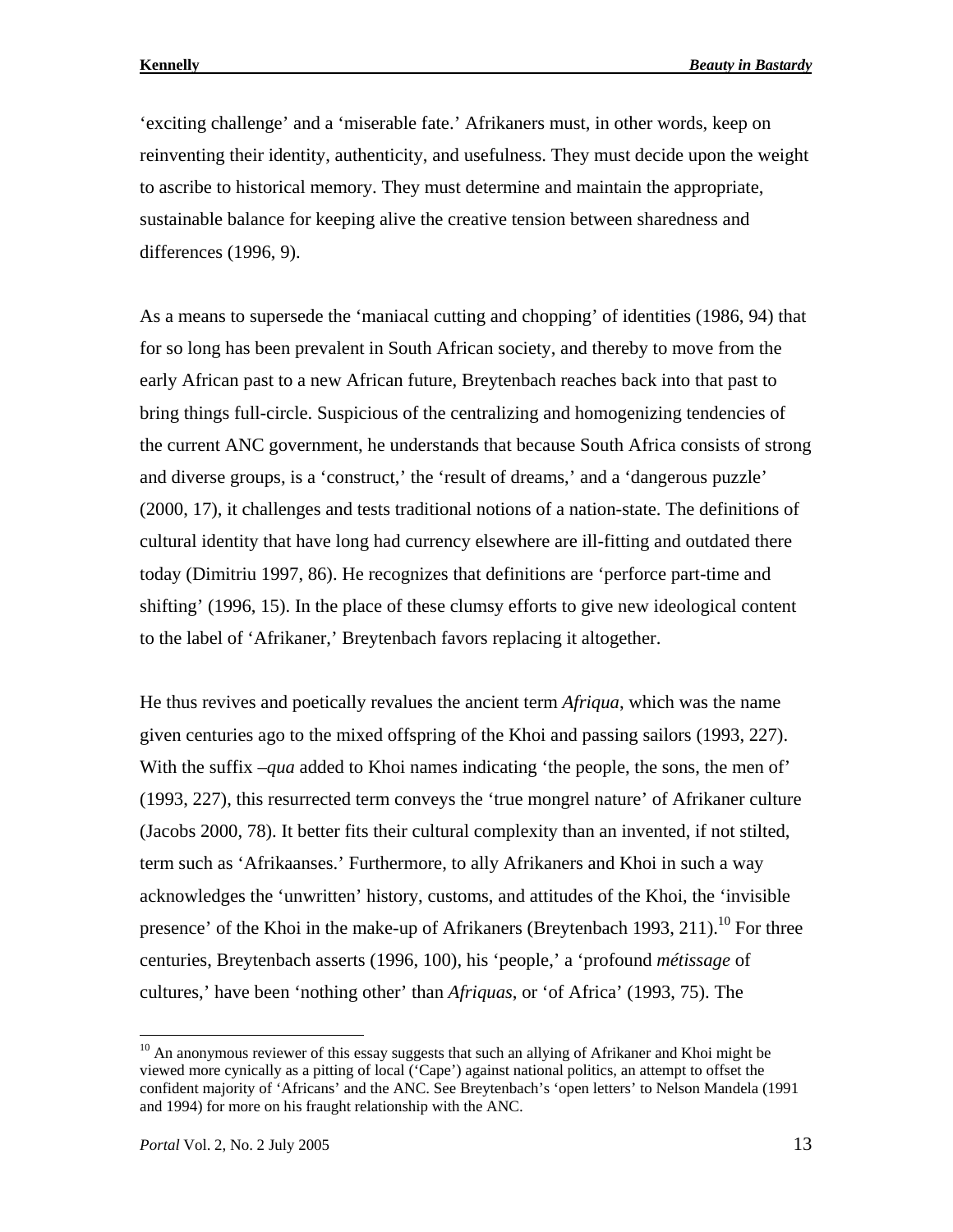potential value of the *Afriqua* culture, as he sees it, will lie in the extent to which it allows other cultures to coexist (1986, 48). The 'bastardization' at its heart, its engine, can thereby not only give rise to linguistic variation, it should also be looked at closely as a motivation for an ongoing intellectual, cultural, and political renaissance that charts new terrain for democracy, and pushes boundaries or a 'theological, political, ideological, and practical enquiry into the methods and contents of Africanization.' Afrikaners as *Afriquas* might, as a result, attempt to see where they fit into the Third World, outline their role in the south-north relationship, and determine the nature and trace the results of their reconciliation in this new, more inclusive and revealing cultural context (1996, 35).

For Stuart Hall, cultural identity can be seen in two ways: as fixed or dynamic. In the first way, it is viewed in terms of one shared culture, much like the Afrikaner 'culture brokers' viewed their own *Afrikanerskap* during the years of apartheid: 'a sort of collective "one true self", hiding inside the many other, more superficial or artificially imposed "selves" which people with a shared history and ancestry hold in common' (1994, 393). Breytenbach's view that it is no longer necessary to affirm one's separateness in order to fix one's identity (1993, 74-5) conforms to the second 'unsettling,' less familiar view of cultural identity described by Hall. The supra-ethnic, supra-'national' *Afriquan* cultural identity that Breytenbach envisions is a fragmented, discontinuous, and dynamic process. It is not the static, stable framework of meaning to which the architects of apartheid had clung in their efforts to fix the state of being that they had claimed for *Afrikanerskap*. The cultural identity of the *Afriquas* is as much a process of 'becoming' as a state of 'being.' It is a positioning towards history and the future, within full knowledge that the schism with the apartheid past is complete yet always already subject to the continuous 'play' of history, culture, and power (Hall 1994, 394).

Reconciliation for Breytenbach is also a 'hybridization' (1996, 35). But while Breytenbach might believe the term to invoke the loss of domination and the acceptance of change, hybridity is also a contested notion. Robert Young, for example, cautions that hybridity was historically used to refer to the successful breeding across species (animals, plants) that resulted in sterile offspring. Thus the transfer of the concept 'hybrid' to races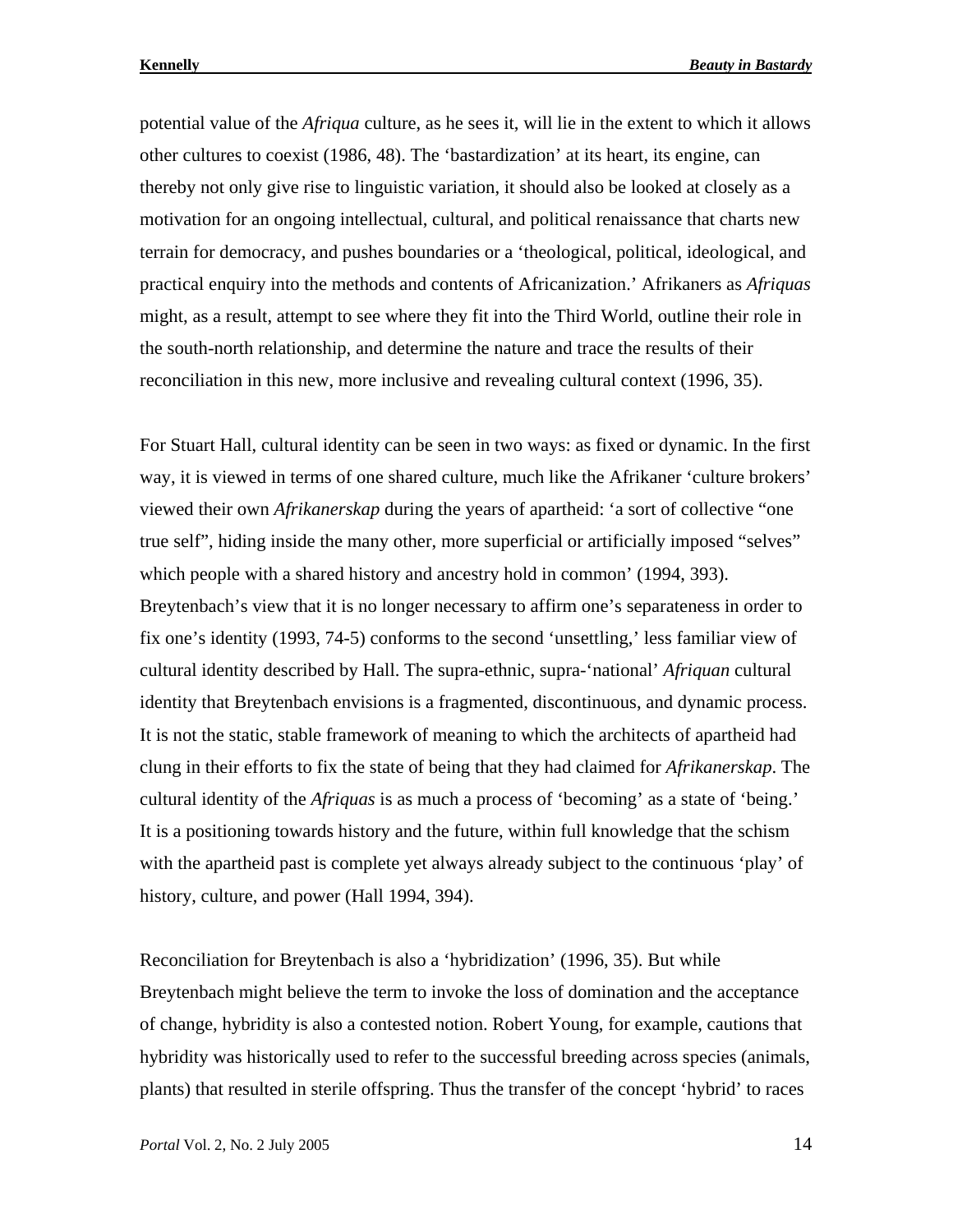of people implicitly equates differences of race to those of species and dooms the offspring of interracial couplings to sterility. Accordingly, Young claims, 'the interval that we assert between ourselves and the past may be much less than we assume. We may be more bound up with its categories than we like to think' (1995, 28).

Corresponding to the 'internal resistance' that a 'complicit postcolonial' offers (Wasserman 2000, 99), could the concept of hybridity articulated, indeed glorified by Homi Bhabha more aptly contextualize the challenges and promises inherent in negotiating, embracing the inclusive, recuperative *Afriquan* cultural identity championed by Breytenbach? As Bhabha shows in his study on the location of culture (1993), the most creative forms of cultural identity work counter-hegemonically. They are produced in the boundaries between forms of difference, in the intersections and overlaps across the spheres of class, gender, race, nation, generation, and location. They thereby promise to undermine and stifle the cultural differences that, in the context of this discussion, were oversimplified during the apartheid years and forced into binaries of 'race,' into the notion of 'homelands,' and the old South Africa's devastating dialectic of 'difference.' Always relational and shifting, with its meaning and symbols ultimately having no primordial order or fixity, could *Afriquan* culture be constructed in Bhabha's contradictory and ambivalent 'Third Space' of enunciation? Can the past, racist and exclusive signs of Afrikanerdom be reappropriated, translated, rehistoricized, and read anew in this space, where claims based on a hierarchical purity of cultures might no longer be tenable? (1994, 37).

Yet, when tested in the South African context, Bhabha's theory of hybridity is problematic. Given the country's many years of suppressed miscegenation and slave origins (Easton 2002, 243), and its codification of 'hybridity' in the exploitable adaptability of a 'coloured' identity (Noyes 2000, 52), the concept of the hybrid can also be seen as offensive. Because of the specificity of the Cape Coloured community, for example, the concept would at least require further contextual elaboration. As Zoë Wicomb argues, the 'shameful' vote by many Cape colored people for the NP in South Africa's first democratic elections represents the 'failure, in coloured terms, of the grand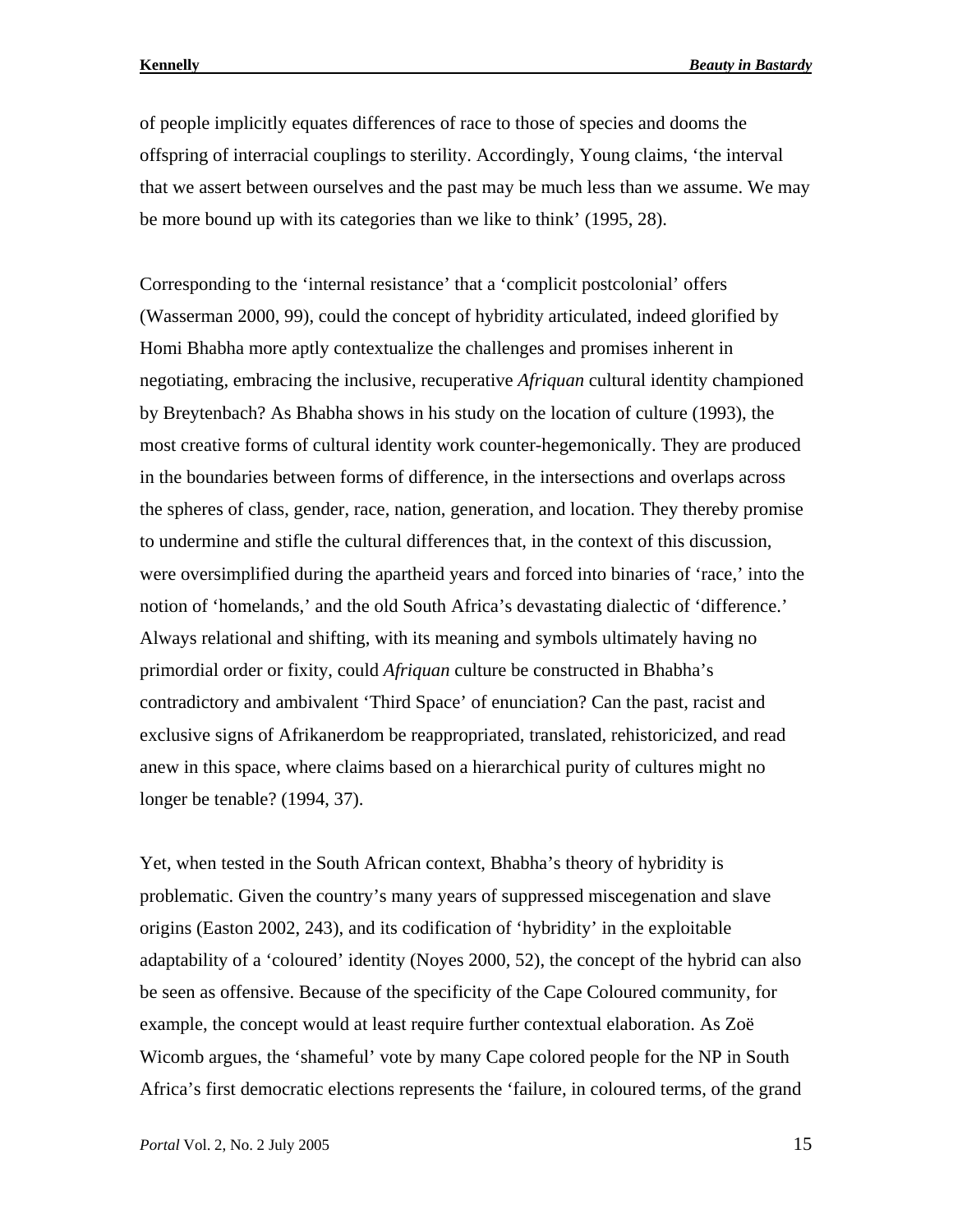narrative of liberation.' Working-class coloured communities were led by the NP to believe that Africanization could only be achieved at their expense and would ultimately deprive them of their culture (1998, 99). As a result, their celebration of 'inbetweenness' served conservatism. Rejecting Bhabha's theory, Wicomb asks how it might be possible to frame more sensibly the questions of postcolonial 'hybridity' and identity. How might we better understand 'the territorialization or geography of belonging within which identity is produced'? At what point is 'lived experience' ultimately displaced by 'an aesthetics of theory'? (1998, 94).

Wicomb rejects the notion of hybridity as articulated by Bhabha because it cannot account for the current coloured politics in South Africa. Still, Robert Young notes that 'There is no single, or correct, concept of hybridity' (1995, 27). The longer history of the term reveals it to be 'perfectly accommodating' (Easton 2002, 243), hence the range of shifting definitions for hybridity. In place of such a contested notion, Wicomb proposes 'multiple belongings' as an alternative way of viewing cultural life in the larger South African community. Perhaps this is more in line with the inclusive, recuperative, 'creolized' (Nuttall & Michael 2000, 7) *Afriquan* culture envisioned by Breytenbach.

Like the term '*Afriqua*,' or even 'identity,' which is 'a temporary awareness meeting and mating moment to moment' (Breytenbach 1996, 159), Breytenbach's poem, '7.8,' might as a consequence take on new meaning and be revalorized today. The poem was anthologized in *And Death White as Words* (1978), translated into English by Ernst van Heerden, and published during the apartheid years. Its title suggests temporariness in movement or incremental progress. In rewriting the 'Lord's Prayer' to be more accommodating, Breytenbach's poem seems actually to rehearse the sense of multiple belongings and inclusiveness by which the notion of hybridity might also be revealed as reconciliatory:

Our generous God of all that is sweet and beautiful Let thy name always stay stored in us and therefore hallowed, Let the republic now come about, Let others shoot their will away— Let go! Let go! So that we too may have a say, A say like a sea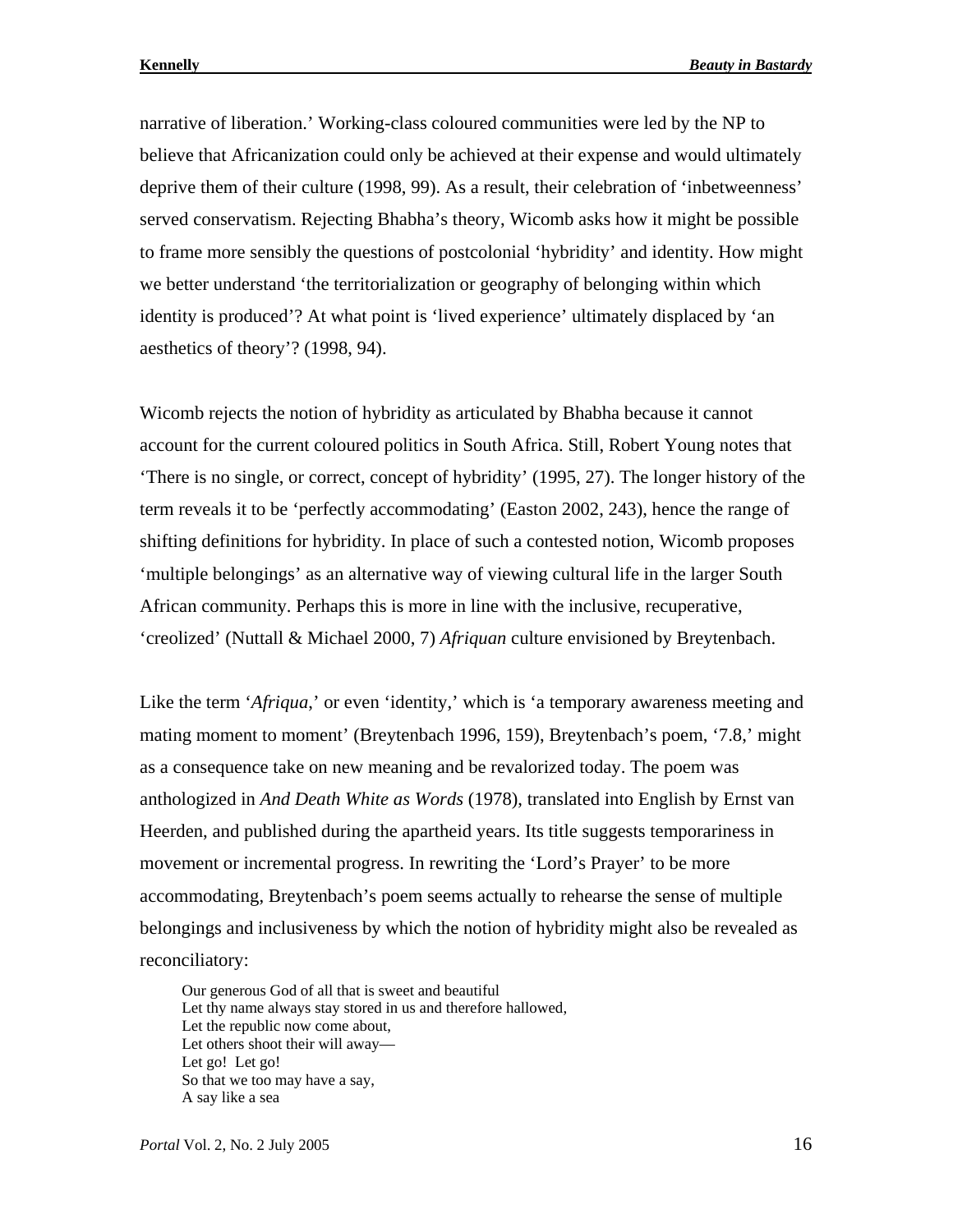Around the coasts of our heavenly Still Mountains

Give us this day the chance to earn our daily bread and the butter, the jam, the wine, the silence, The silence of wine, And lead us into temptation of various kinds So that love may jump from body to body Like the flames of being—being from mountain to mountain Brambles of fire brought to the whitest moon

But let us deliver ourselves from evil So that we may reckon with the trespass of centuries Of stored up exploitation, of plunder, of swindling, And the last rich man dies, poisoned by his money

For ours is the kingdom, the power and the glory, For ever and ever and just as ever As the shadows and the frontier posts of man When he tears the earth from heaven like a god

Ah men! Ah men! Ah men! (1978, 65)

Traditionally suggesting ownership that is at the same time supreme (the prayer of the Lord) and collective (the prayer to the Lord, the shared father), God's will in Breytenbach's revised version of this well-known prayer gives way to the new *Afriquan* nation to be characterized by 'love,' by 'temptation of various kinds' (even if myriad bastard births might result), and by the belief in the shared value, the capacities of all ('Ah men!').<sup>11</sup> This can only come about, however, by giving up supreme, selfish ownership ('Let go!') and by replacing the individual will ('Thy will be done,' 'Let others shoot their will away') with the collective will ('Let the republic now come about'). Echoing a verse from the United States' national anthem ('Oh, say can you see'), Breytenbach asks that the voice of all *Afriquans* ('A say like a sea') be finally heard. Belonging to all, rescued from centuries of 'trespass' and 'exploitation,' this land that he prays be 'torn from heaven' might thus resemble heaven on earth. With 'death-white' a phantom shade from South African's past thus replaced with the all-inclusive colors of the *Afriquan* rainbow, with 'thine' ceding to 'ours,' the divine made part of all men evidence of the refinement of knowledge and insight that is a *sine qua non* for survival (Breytenbach 2000, 18)—, the true beauty and enunciative power of Breytenbach's

<span id="page-16-0"></span><sup>&</sup>lt;sup>11</sup> The poem is originally from Breytenbach's 1970 volume of love poems, *Lotus*.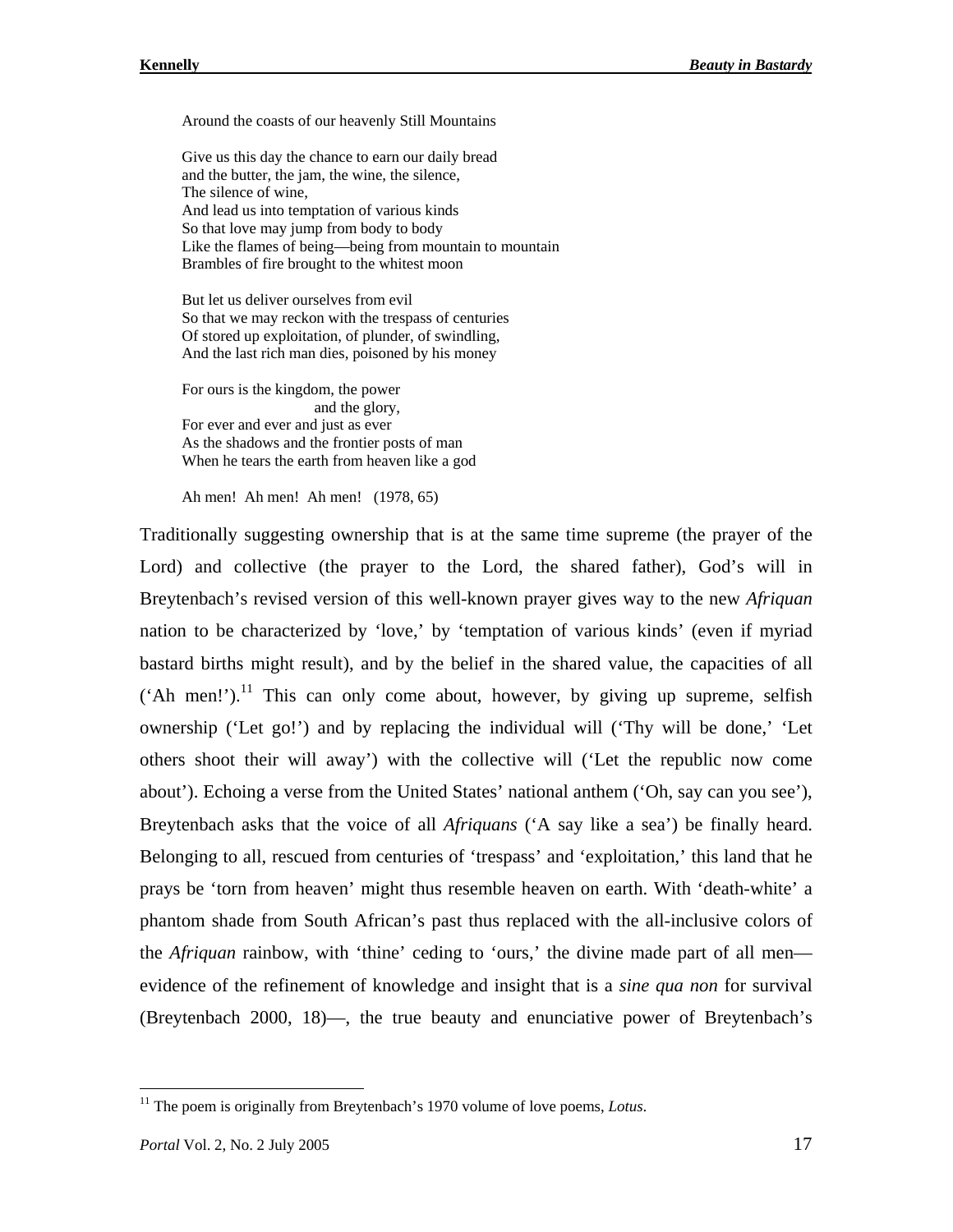hopeful, 're-articulated,' admittedly 'bastardized' prayer remains to be seen in the twenty-first century and beyond.

## **Reference List**

- Adhikari, M. 1996, 'Coloured identity and the politics of language: The sociopolitical context of Piet Uithalder's 'Straatpraatjes' column', in *Straatpraatjes: Language, Politics and Popular Culture in Cape Town, 1909-1922*, eds R.H. Pheiffer, F. Ponelis and Hein Willemse, J.L. van Schaik, Pretoria, 1-17.
- Alexander, N. 2003, review of *The Afrikaners: Biography of a People*, Tafelberg, Cape Town, Back cover.
- Baines, G. 1998, 'The Rainbow Nation? Identity and Nation Building in Post-Apartheid South Africa,' *Mots pluriels* 7.

Available:<<http://www.arts.uwa.edu/au/MotsPluriels/MP798gb.html>[Accessed Dec. 2003].

- de Beer, E. 2003, 'It's Wrong to Say Afrikaners cannot stand together'. Available: <http://allafrica.com/stories/200310020049.html> [Accessed Oct. 2003].
- Bhabha, H. 1994, *The Location of Culture*, Routledge, New York.
- Brandt, G. 2002, 'Burton Joseph and his amazing monochrome dreamcoat: on place name change,' *Out-Star*. Available: <http://www.praag.co.za/out-star.htm>[Accessed May 2005].
- Breytenbach, B. 1978, '7.8.', in *And Death White as Words: an Anthology of the Poetry of Breyten Breytenbach*, ed. A.J. Coetzee, trans. E. van Heerden, Rex Collings, London, 64-5.
- \_\_\_\_\_\_1980, *A Season in Paradise*, trans. R. Vaughan, Harcourt Brace, New York.
- \_\_\_\_\_\_1983a, 'I am not an Afrikaner any more', *Index on Censorship* 3: 3-6.
- \_\_\_\_\_\_1983b, *The True Confessions of an Albino Terrorist*, Harcourt Brace, New York.
- \_\_\_\_\_\_1986, *End Papers: Essays, Letters, Articles of Faith, Workbook Notes*, Farrar, Straus and Giroux, New York:
- \_\_\_\_\_\_1988, *Judas Eye*, Faber and Faber, London.
- ———1991, 'Panel Discussion following "Cold Turkey"', in *The Writer in Politics*, eds.
- W.H. Gass and L. Cuoco, Southern Illinois University Press, Carbondale, 175-91.
- \_\_\_\_\_\_1993, *Return to Paradise*, Harcourt Brace, New York.
- ———1996a, *The Memory of Birds in Times of Revolution: Essays on Africa*. New York: Harcourt Brace.
- ———1996b, 'An Open Letter to Nelson Mandela, 1991', in *The Memory of Birds in Times of Revolution*, Harcourt Brace, New York, 74-81.
- ———1996c, 'An Open Letter to Nelson Mandela, 1994', in *The Memory of Birds in Times of Revolution*, Harcourt Brace, New York, 82-7.
- \_\_\_\_\_\_1999, *Dog Heart: a Memoir,* Harcourt Brace, New York.
- \_\_\_\_\_\_2000, 'Fire in the Fingers:a Foreward.', in *Tough Choices: Reflections of an Afrikaner African,* by Van Zyl Slabbert, Tafelberg, Cape Town, 9-18.
- Brink, A. 1998, *Reinventing a Continent: Writing and Politics in South Africa*, Zooland Books, Cambridge.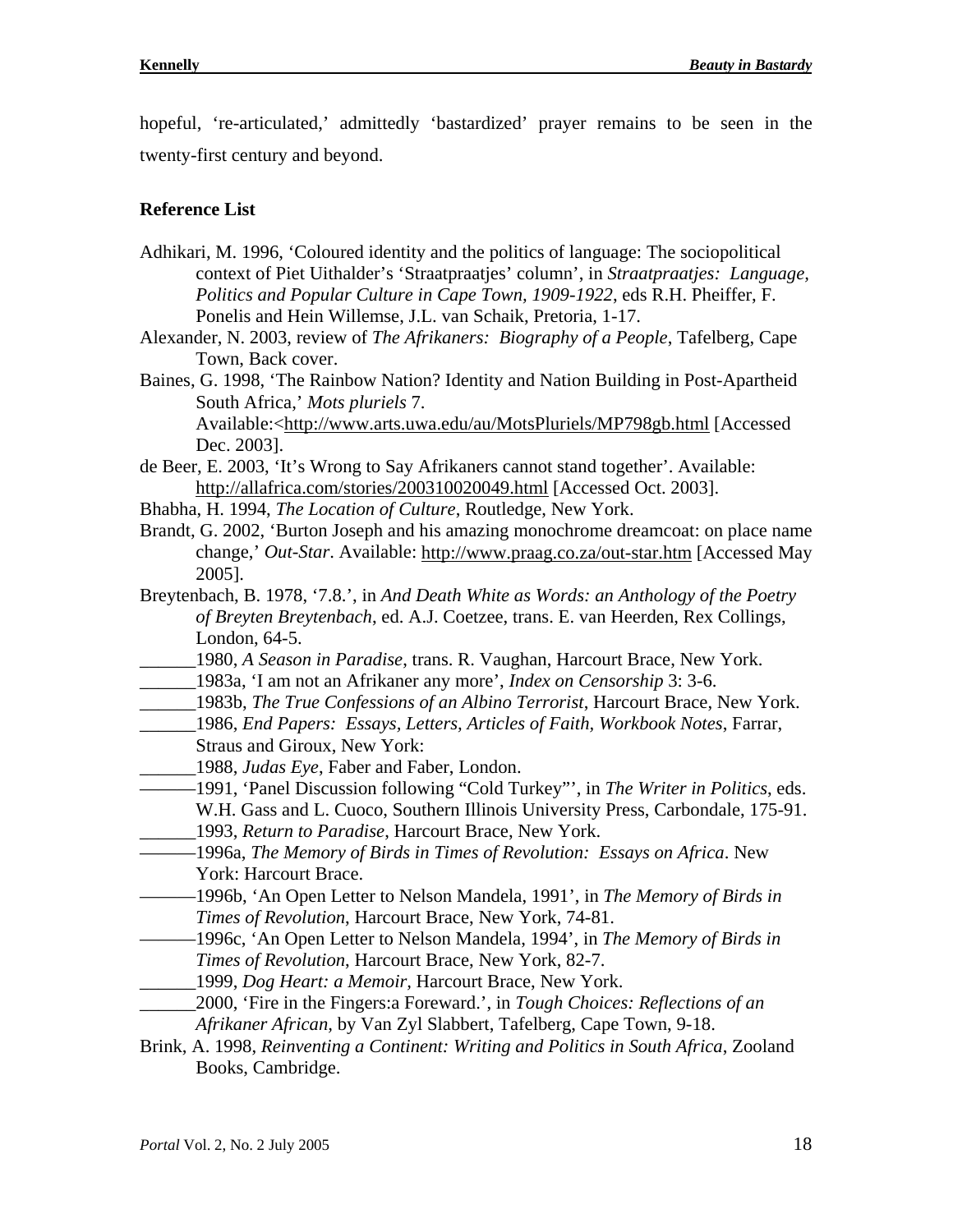- Claassen, G. 2000, 'Breaking the Mold of Political Subservience: *Vrye Weekblad* and the Afrikaans Alternative Press', in *South Africa's Resistance Press: Alternative Voices in the Last Generation Under Apartheid*, eds L. Switzer and M. Adhikari, University Center for International Studies, Athens Ohio, 404-57.
- Coetzee, J. 1992, *Doubling the Point: Essays and Interviews*, ed. D. Attwell, Harvard University Press, Cambridge.
- Dimitriu, I. 1997, 'Approaches to Translation: Interview with Breyten Breytenbach', *Current Writing*, 9.1, 68-96.
- Dixon, R. 2004, 'Pessimism Hides South Africa's Gains', *Los Angeles Times*, 1 Jan., A4.
- Easton, K. 2002, 'Travelling through History, "New" South African Icons: the Narratives of Saartje Baartman and Krotoä-Eva in Zoë Wicomb's "*David's Story*"', *Kunapipi*, 24.1-2, 237-50.
- Foley, M. and M. Carr, 'Signs of Contradiction: Nationalism and the Search for a Democratic "WE"', in *National Identity as an Issue of Knowledge and Morality*, eds N. Chavchavadze, G. Nodia & P. Peachey, Georgian Philosophical Studies 1. Available at: [http://www.crvp.org/book/Series04/IVA-7/chapter\\_v.htm](http://www.crvp.org/book/Series04/IVA-7/chapter_v.htm) [Accessed May 2005].
- Giliomee, H. 2003, *The Afrikaners: Biography of a People*, Tafelberg, Cape Town.
- Hall, S. 1994, 'Cultural Identity and Diaspora', in *Colonial Discourse and Post-Colonial Theory: A Reader*. Eds. P. Williams and L. Chrisman, Columbia University Press, New York, 392-403.
- Jacobs, J. 2000, 'Afrikaners, Africans and Afriquas: *Métissage* in Breyten Breytenbach's Return to Paradise, in *Postcolonizing the Commonwealth*, ed. R. Smith, Wilfrid Laurier University Press, Waterloo, 75-85.
- Kasrils, R. 2000, 'Address by the Minister of Water Affairs and Forestry, Ronnie Kasrils, MP, at the Renaming of the Chelmsford Dam to Ntshingwayo Dam,' issued by the Minister of Water of Affairs and Forestry, 6 August 2000. Available at <http://www.info.gov.za/speeches/2000/0008081010a1003.htm> [Accessed May 2005].
- Kotzé, E., 'Effects of Attitudinal Changes Towards Creolization in Afrikaans'. Available: <http://www.unb.br/il/liv/crioul/textos/ernst.htm> [Accessed Nov. 2003].
- Linfield, S. 2000-1, 'An Interview with Breyten Breytenbach', *Salmagundi*, 128-9, 249- 74.
- Louw-Potgieter, J. 1988, *Afrikaner Dissidents: a Social Psychological Study of Identity and Dissent,* Multilingual Matters, Philadelphia
- Machaba, M. 2003, 'Benny Alexander did it… why can't I?', *Focus* 14.1. Available at: [http://www.ukzn.ac.za/focus/pdf/vol14no1/FOCUS%20PG40-42.pdf](http://www.ukzn.ac.za/focus/pdf/vol14no1/FOCUS PG40-42.pdf) [Accessed May 2005].
- Mesthrie, R. 1996, 'Foreward', in *Straatpraatjes: Language, Politics and Popular Culture in Cape Town, 1909-1922*, eds R.H. Pheiffer, F. Ponelis and H. Willemse, J.L. van Schaik, Pretoria, viii-xii.
- Moodie, T. 1975, *The Rise of Afrikanerdom: Power, Apartheid, and the Afrikaner Civil Religion*. University of California Press, Berkely.
- Noyes, J. 2000, 'The Place of the Human', in *Senses of Culture: South African Cultural Studies*. Eds. S. Nuttall and C. Michael. Oxford: Oxford UP. 49-60.